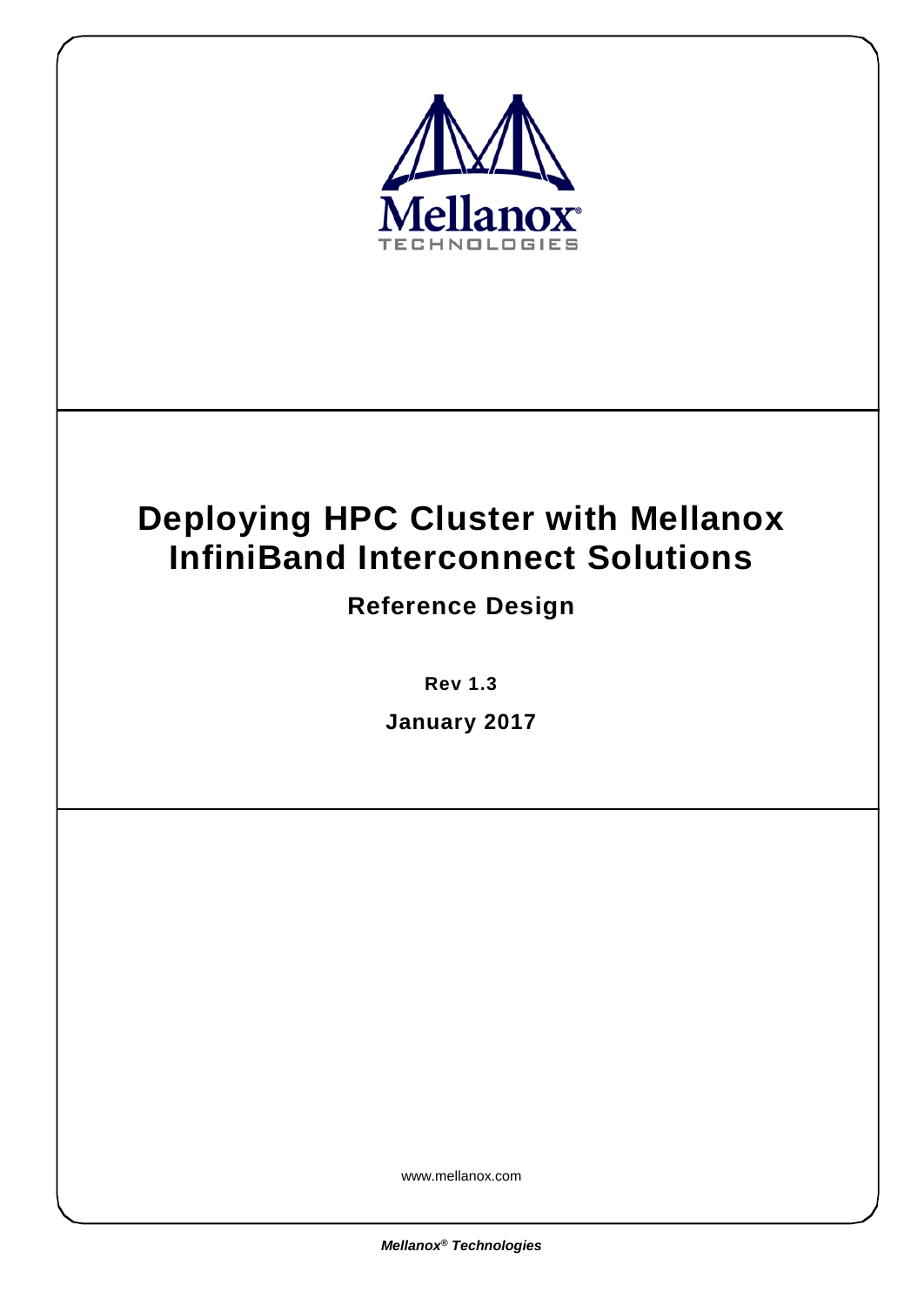#### NOTE:

THIS HARDWARE, SOFTWARE OR TEST SUITE PRODUCT ("PRODUCT(S)") AND ITS RELATED DOCUMENTATION ARE PROVIDED BY MELLANOX TECHNOLOGIES "AS-IS" WITH ALL FAULTS OF ANY KIND AND SOLELY FOR THE PURPOSE OF AIDING THE CUSTOMER IN TESTING APPLICATIONS THAT USE THE PRODUCTS IN DESIGNATED SOLUTIONS. THE CUSTOMER'S MANUFACTURING TEST ENVIRONMENT HAS NOT MET THE STANDARDS SET BY MELLANOX TECHNOLOGIES TO FULLY QUALIFY THE PRODUCT(S) AND/OR THE SYSTEM USING IT. THEREFORE, MELLANOX TECHNOLOGIES CANNOT AND DOES NOT GUARANTEE OR WARRANT THAT THE PRODUCTS WILL OPERATE WITH THE HIGHEST QUALITY. ANY EXPRESS OR IMPLIED WARRANTIES, INCLUDING, BUT NOT LIMITED TO, THE IMPLIED WARRANTIES OF MERCHANTABILITY, FITNESS FOR A PARTICULAR PURPOSE AND NON INFRINGEMENT ARE DISCLAIMED. IN NO EVENT SHALL MELLANOX BE LIABLE TO CUSTOMER OR ANY THIRD PARTIES FOR ANY DIRECT, INDIRECT, SPECIAL, EXEMPLARY, OR CONSEQUENTIAL DAMAGES OF ANY KIND (INCLUDING, BUT NOT LIMITED TO, PAYMENT FOR PROCUREMENT OF SUBSTITUTE GOODS OR SERVICES; LOSS OF USE, DATA, OR PROFITS; OR BUSINESS INTERRUPTION) HOWEVER CAUSED AND ON ANY THEORY OF LIABILITY, WHETHER IN CONTRACT, STRICT LIABILITY, OR TORT (INCLUDING NEGLIGENCE OR OTHERWISE) ARISING IN ANY WAY FROM THE USE OF THE PRODUCT(S) AND RELATED DOCUMENTATION EVEN IF ADVISED OF THE POSSIBILITY OF SUCH DAMAGE.



Mellanox Technologies 350 Oakmead Parkway Suite 100 Sunnyvale, CA 94085 U.S.A. www.mellanox.com Tel: (408) 970-3400 Fax: (408) 970-3403

Mellanox Technologies, Ltd. Beit Mellanox PO Box 586 Yokneam 20692 Israel www.mellanox.com Tel: +972 (0)74 723 7200 Fax: +972 (0)4 959 3245

© Copyright 2017. Mellanox Technologies. All Rights Reserved.

Mellanox®, Mellanox logo, BridgeX®, ConnectX®, CORE-Direct®, InfiniBridge®, InfiniHost®, InfiniScale®, MLNX-OS®, PhyX®, SwitchX®, UFM®, Virtual Protocol Interconnect® and Voltaire® are registered trademarks of Mellanox Technologies, Ltd.

Connect-IB™, FabricIT™, Mellanox Open Ethernet™, Mellanox Virtual Modular Switch™, MetroX™, MetroDX™, ScalableHPC™, Unbreakable-Link™ are trademarks of Mellanox Technologies, Ltd. All other trademarks are property of their respective owners.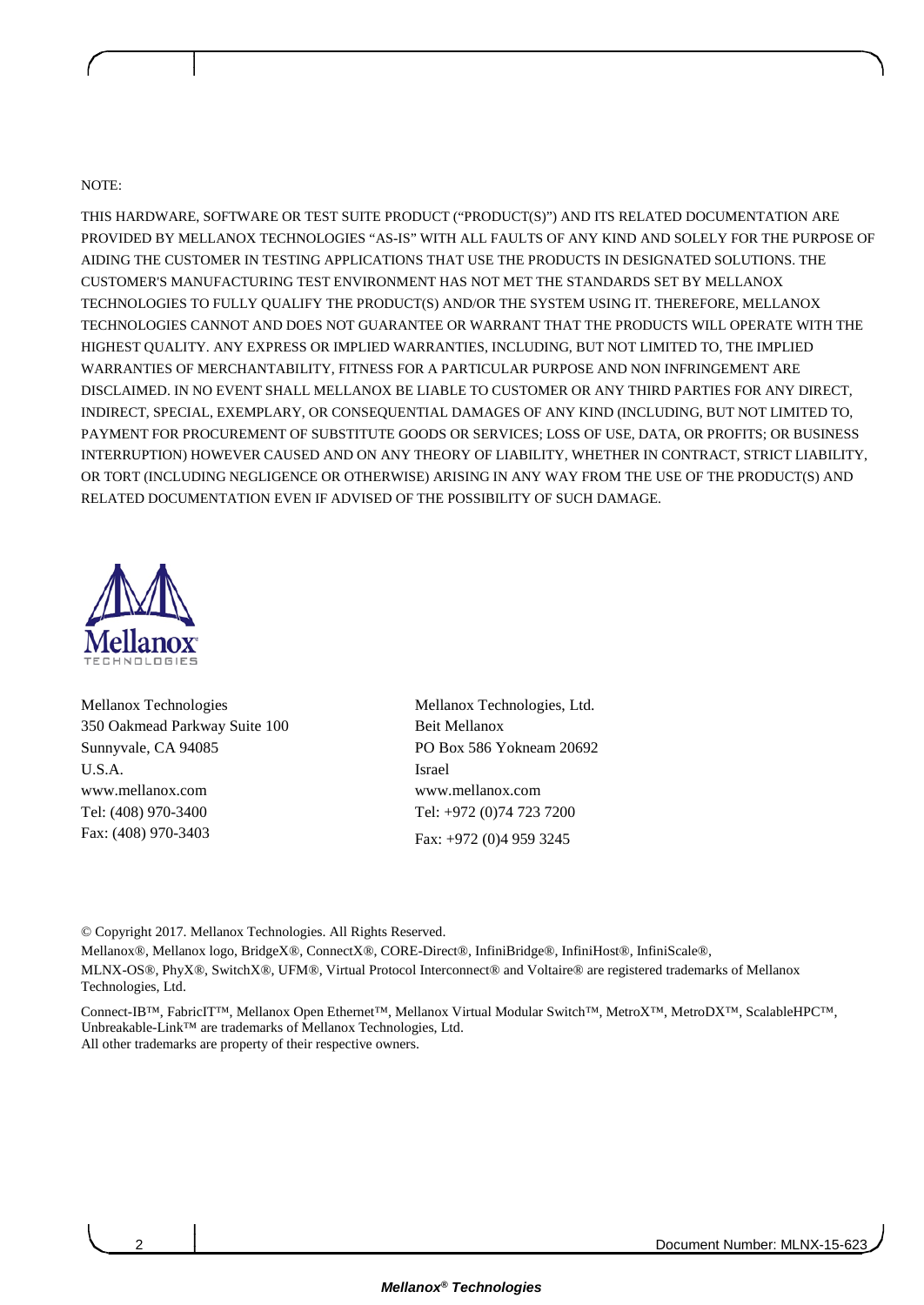# **Contents**

| 1            |     |       |  |  |
|--------------|-----|-------|--|--|
| $\mathbf{2}$ |     |       |  |  |
|              | 2.1 |       |  |  |
|              |     | 2.1.1 |  |  |
|              |     | 2.1.2 |  |  |
|              |     | 2.1.3 |  |  |
|              | 2.2 |       |  |  |
|              | 2.3 |       |  |  |
|              |     | 2.3.1 |  |  |
|              |     | 2.3.2 |  |  |
|              | 2.4 |       |  |  |
|              | 2.5 |       |  |  |
|              | 2.6 |       |  |  |
|              |     | 2.6.1 |  |  |
|              |     | 2.6.2 |  |  |
|              |     | 2.6.3 |  |  |
|              |     | 2.6.4 |  |  |
|              |     | 2.6.5 |  |  |
|              |     | 2.6.6 |  |  |
|              |     | 2.6.7 |  |  |
| 3            |     |       |  |  |
|              | 3.1 |       |  |  |
|              | 3.2 |       |  |  |
|              | 3.3 |       |  |  |
|              | 3.4 |       |  |  |
|              | 3.5 |       |  |  |
|              | 3.6 |       |  |  |
|              | 3.7 |       |  |  |
| 4            |     |       |  |  |
|              | 4.1 |       |  |  |
|              |     | 4.1.1 |  |  |
|              |     | 4.1.2 |  |  |
| 5            |     |       |  |  |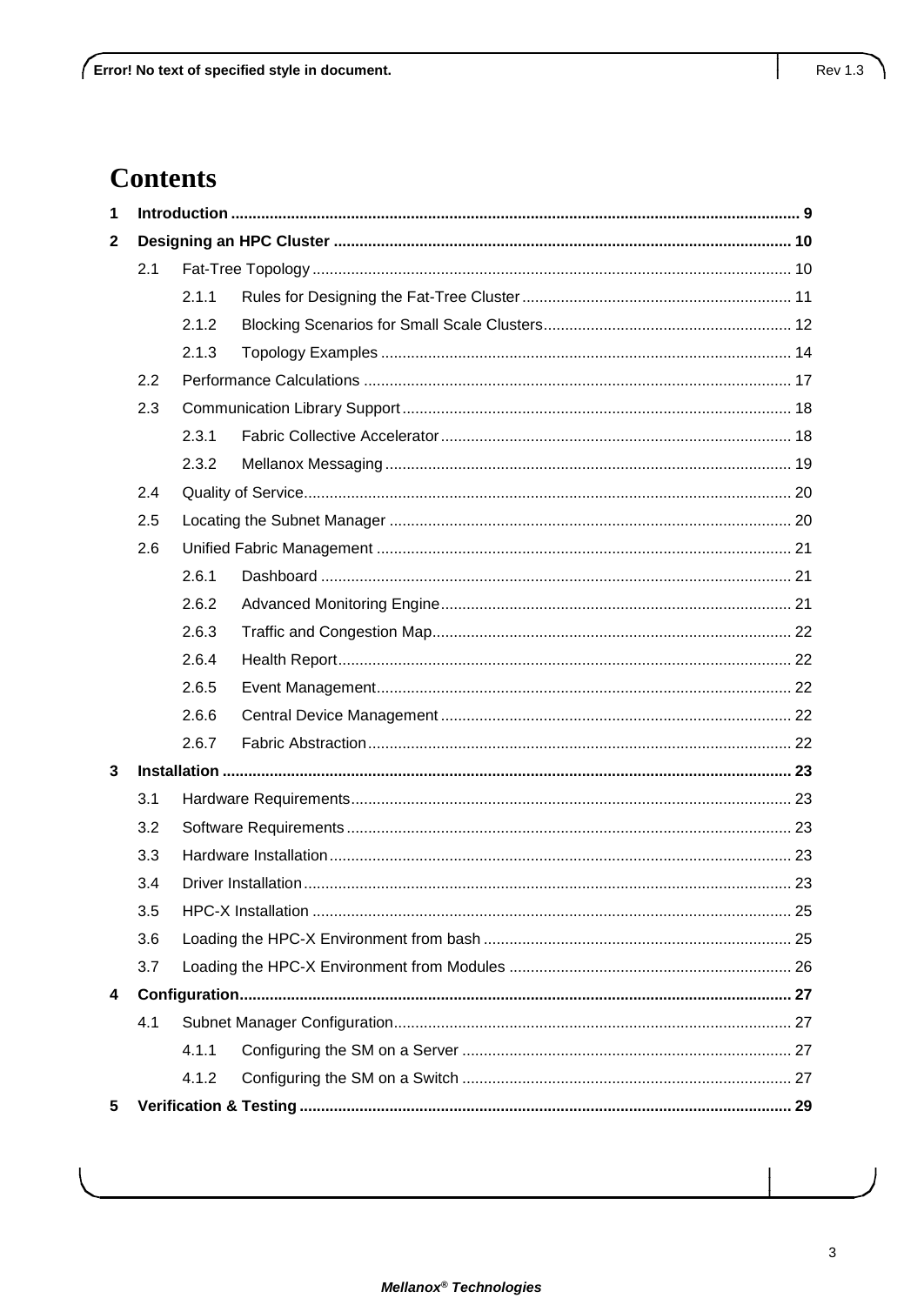J

| 5.1                |       |  |  |
|--------------------|-------|--|--|
|                    | 5.1.1 |  |  |
| 5.2                |       |  |  |
| 5.3                |       |  |  |
| 5.4                |       |  |  |
|                    | 5.4.1 |  |  |
| 5.5                |       |  |  |
| 5.6                |       |  |  |
| <b>Appendix A:</b> |       |  |  |
| A.1                |       |  |  |
|                    | A.1.1 |  |  |
|                    | A.1.2 |  |  |
|                    | A.1.3 |  |  |
|                    | A.1.4 |  |  |
| A.2                |       |  |  |
|                    | A.2.1 |  |  |
|                    | A.2.2 |  |  |
| <b>Appendix B:</b> |       |  |  |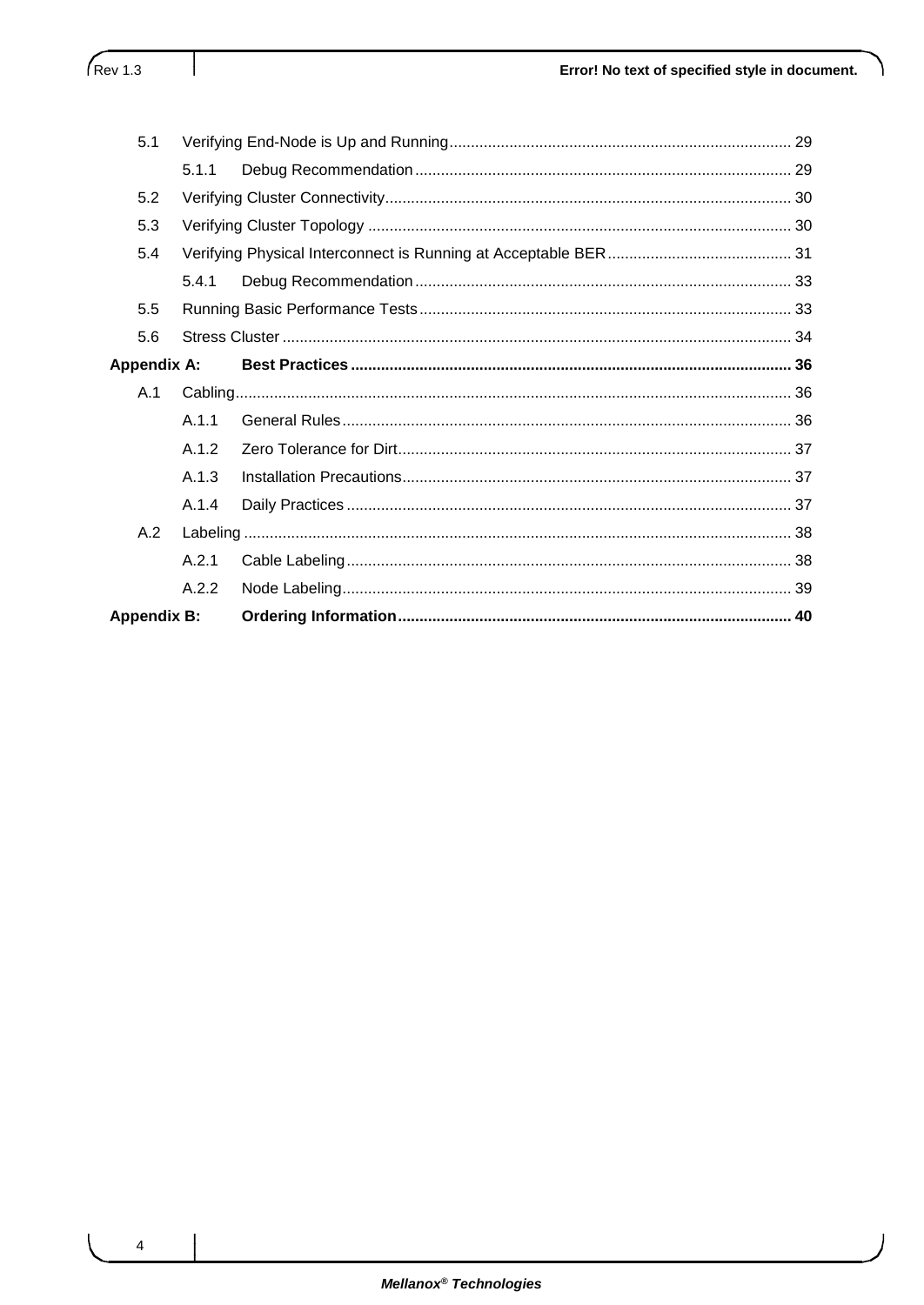# **List of Figures**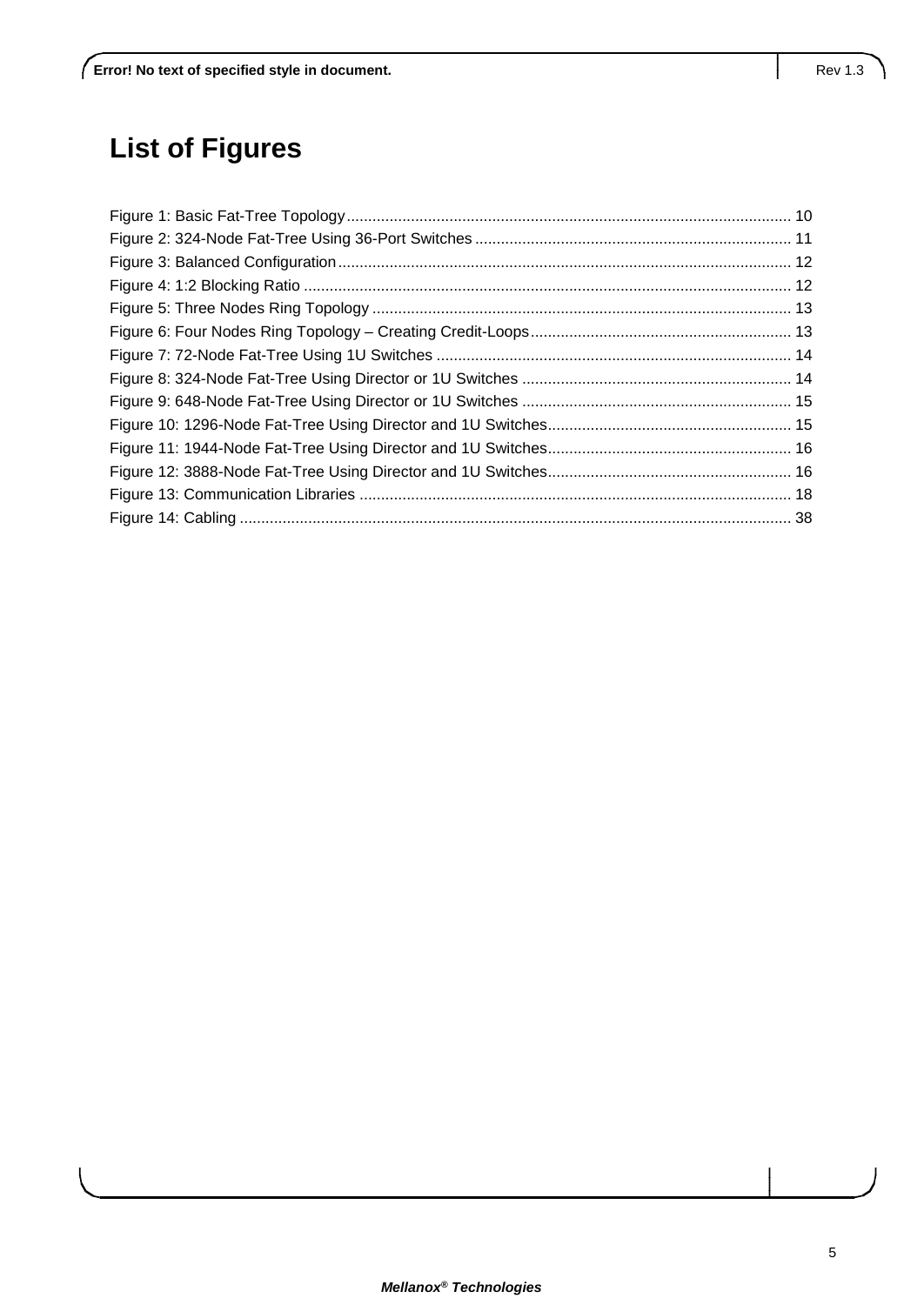ľ

# **List of Tables**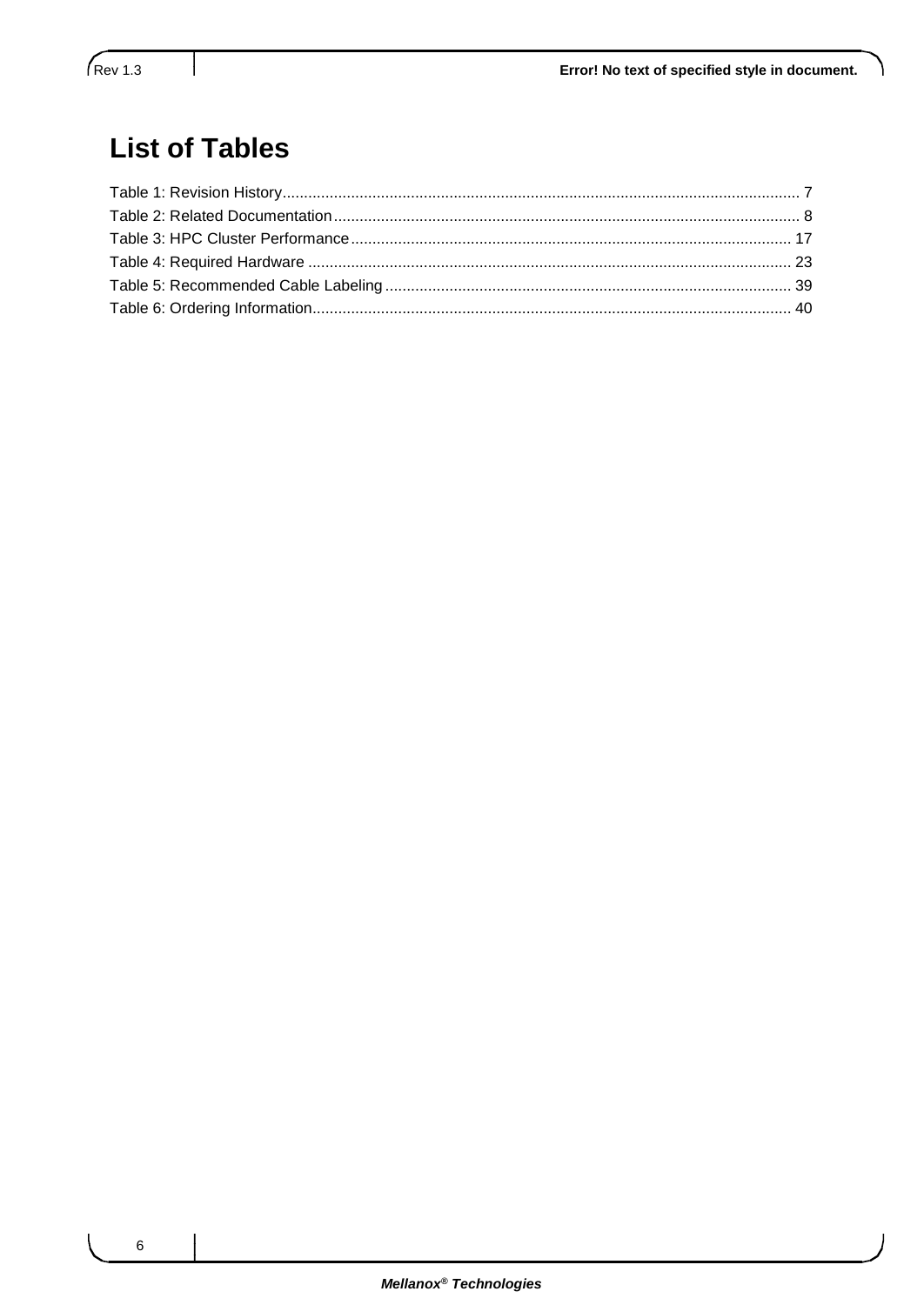# **Revision History**

### <span id="page-6-0"></span>*Table 1: Revision History*

| <b>Revision</b> | Date            | <b>Description</b>                                       |
|-----------------|-----------------|----------------------------------------------------------|
| 1.3             | January, 2017   | Added HPC-X                                              |
| 1.2             | 29 June, 2016   | Fixed typo in Section 2.1 "Fat-Tree Topology" on page 10 |
| 1.1             | June $2014$     | Minor updates                                            |
| 1.0             | September, 2013 | First release                                            |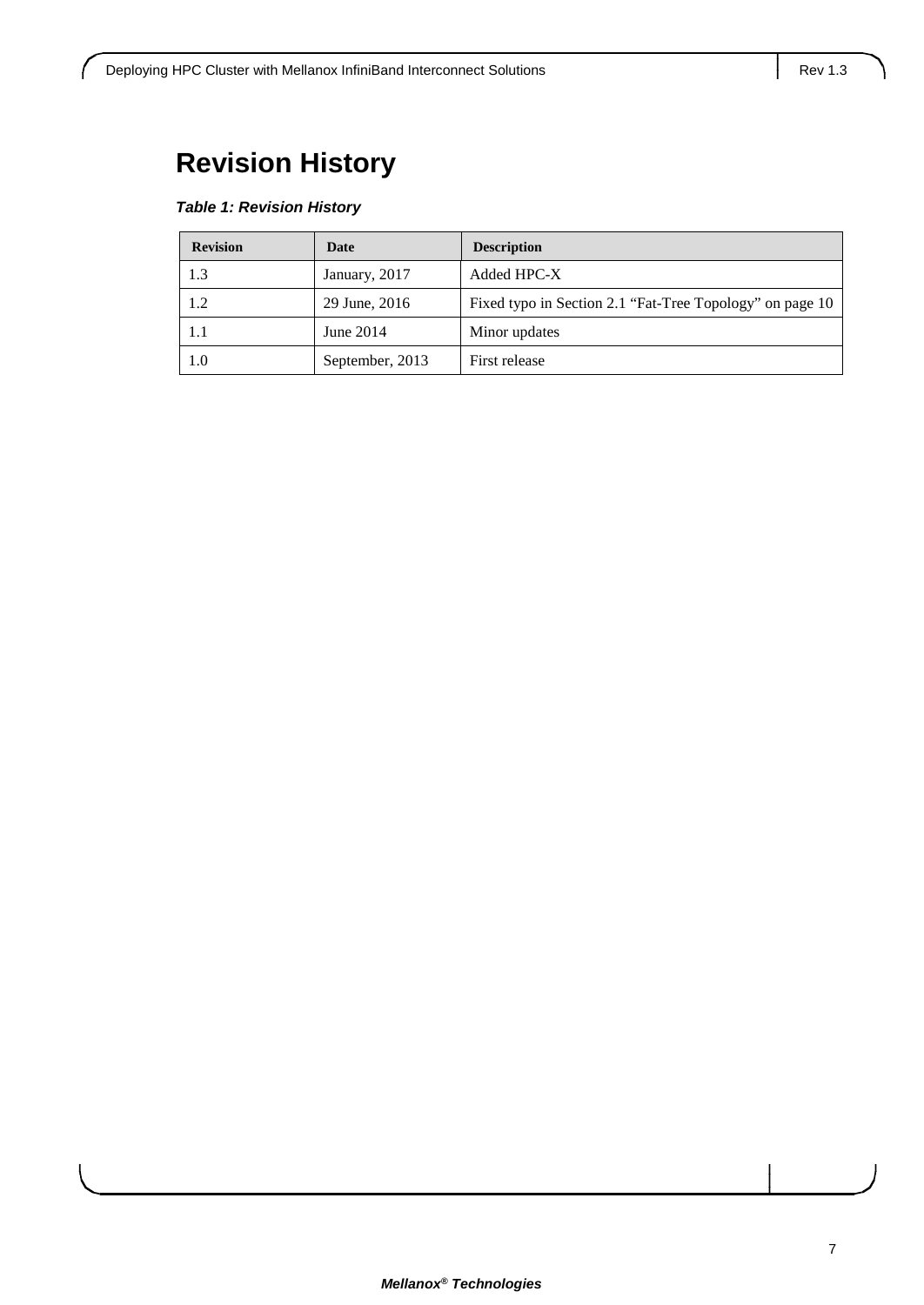# **Preface**

### **About this Document**

This reference design describes how to design, build, and test a high performance compute (HPC) cluster using Mellanox® InfiniBand interconnect.

# **Audience**

This document is intended for HPC network architects and system administrators who want to leverage their knowledge about HPC network design using Mellanox® InfiniBand interconnect solutions.

The reader should have basic experience with Linux programming and networking.

### **References**

For additional information, see the following documents:

<span id="page-7-0"></span>*Table 2: Related Documentation*

| Reference                                 | Location                                                                                        |
|-------------------------------------------|-------------------------------------------------------------------------------------------------|
| Mellanox OFED for Linux User<br>Manual    | www.mellanox.com > Products > Adapter IB/VPI SW ><br>Linux SW/Drivers                           |
|                                           | http://www.mellanox.com/content/pages.php?pg=products_dy<br>n&product_family=26&menu_section=34 |
| Mellanox HPC-X Toolkit                    | www.mellanox.com > Products > Software > HPC-X                                                  |
|                                           | http://www.mellanox.com/page/products_dyn?product_family<br>$=189$ &mtag=hpc-x                  |
| Mellanox Firmware Tools                   | $www.mellanox.com > Products > Software > Management$<br>Software                               |
|                                           | http://www.mellanox.com/pdf/MFT/MFT_user_manual.pdf                                             |
| <b>UFM User Manual</b>                    | www.mellanox.com > Products > Software > Firmware Tools                                         |
|                                           | http://www.mellanox.com/page/products_dyn?product_family<br>$=100$ &mtag=unified fabric manager |
| Mellanox Products Approved Cable<br>Lists | http://www.mellanox.com/related-<br>docs/user_manuals/Mellanox_approved_cables.pdf              |
| Top500 website                            | www.top500.org                                                                                  |

8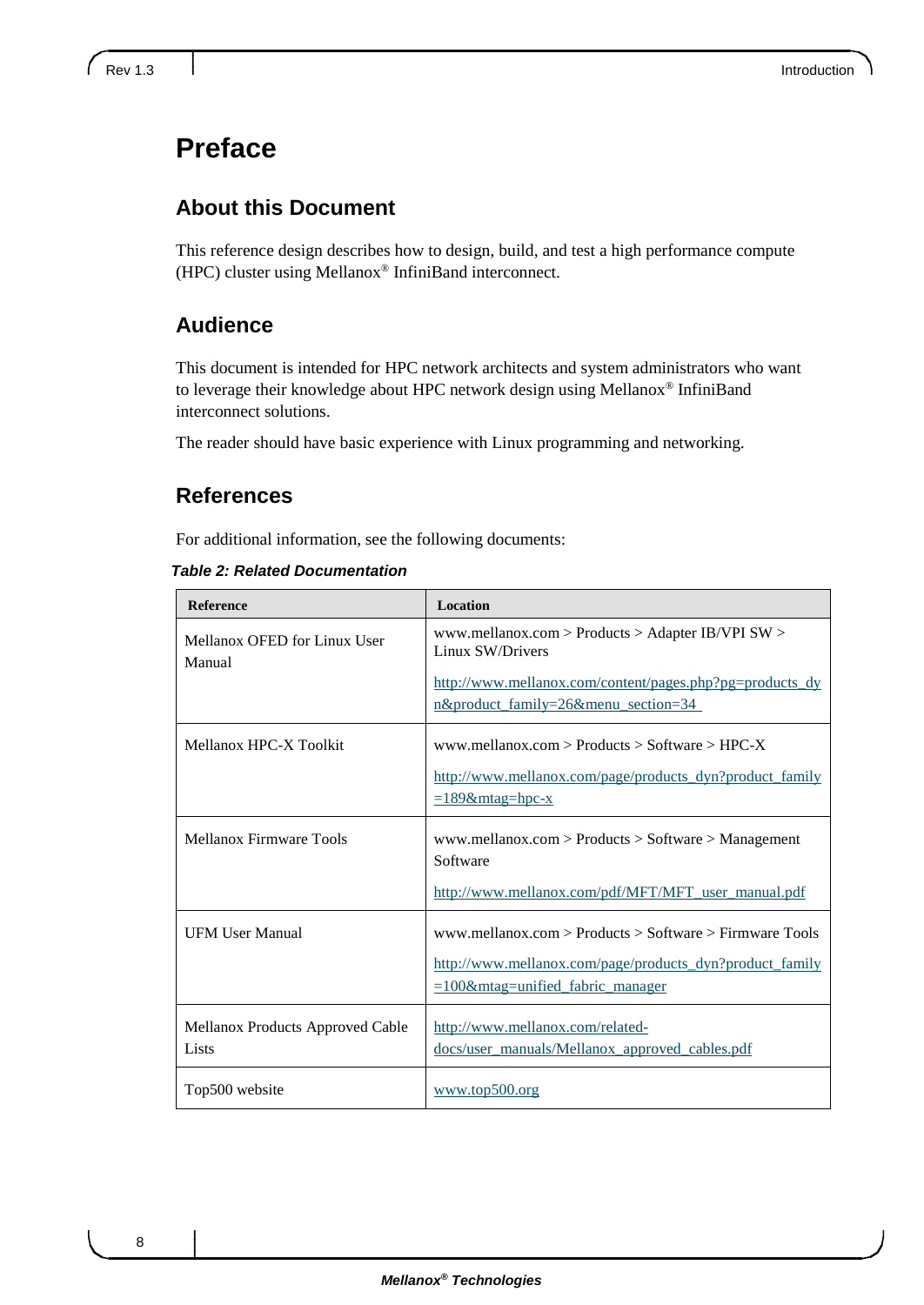# <span id="page-8-0"></span>**1 Introduction**

High-performance computing (HPC) encompasses advanced computation over parallel processing, enabling faster execution of highly compute intensive tasks such as climate research, molecular modeling, physical simulations, cryptanalysis, geophysical modeling, automotive and aerospace design, financial modeling, data mining and more. Highperformance simulations require the most efficient compute platforms. The execution time of a given simulation depends upon many factors, such as the number of CPU/GPU cores and their utilization factor and the interconnect performance, efficiency, and scalability. Efficient high-performance computing systems require high-bandwidth, low-latency connections between thousands of multi-processor nodes, as well as high-speed storage systems.

This reference design describes how to design, build, and test a high performance compute (HPC) cluster using Mellanox® InfiniBand interconnect covering the installation and setup of the infrastructure including:

- HPC cluster design
- Installation and configuration of the Mellanox Interconnect components
- Cluster configuration and performance testing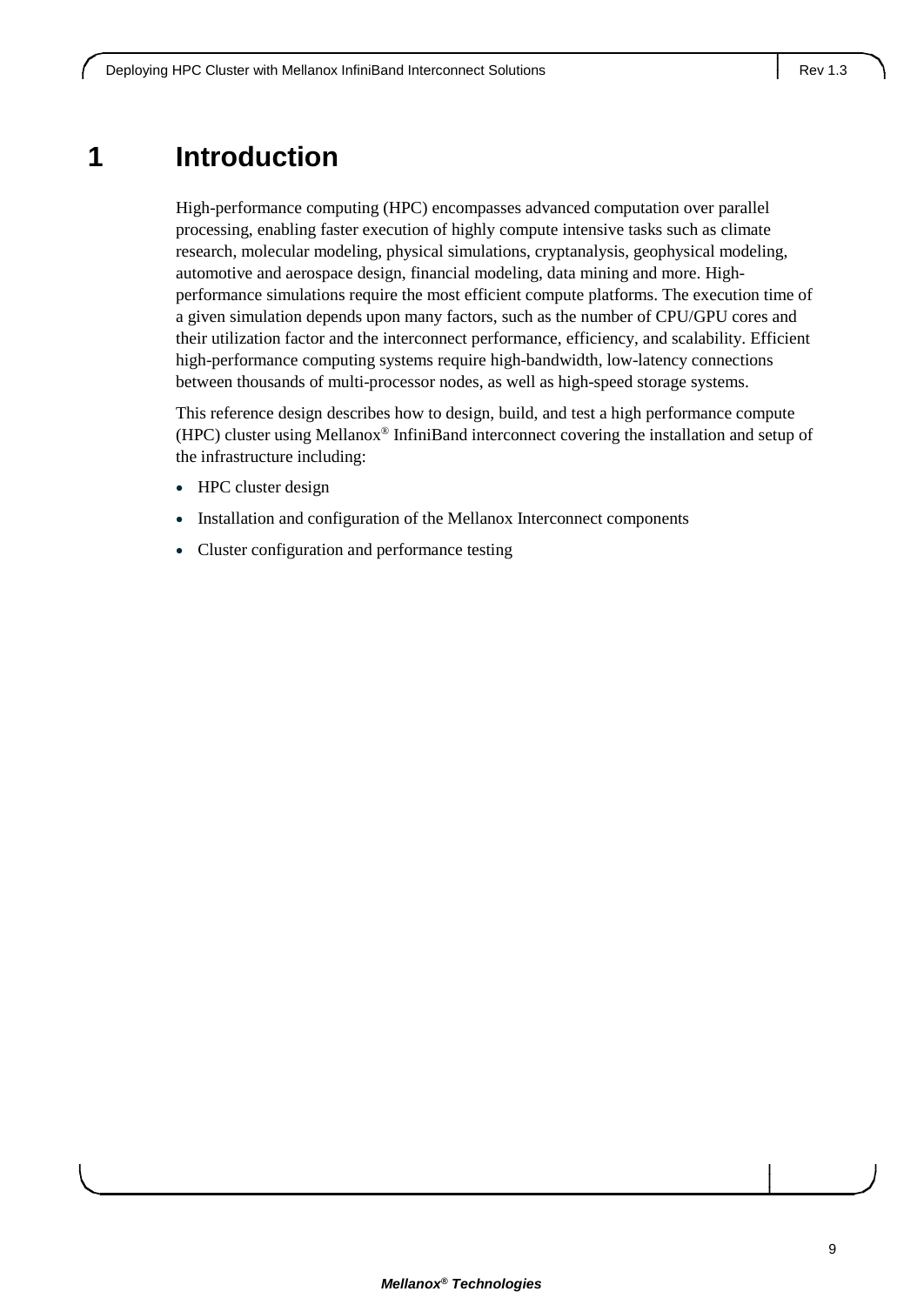# <span id="page-9-0"></span>**2 Designing an HPC Cluster**

There are several common topologies for an InfiniBand fabric. The following lists some of those topologies:

- Fat tree: A multi-root tree. This is the most popular topology.
- 2D mesh: Each node is connected to four other nodes; positive, negative, X axis and Y axis
- 3D mesh: Each node is connected to six other nodes; positive and negative X, Y and Z axis
- 2D/3D torus: The X, Y and Z ends of the 2D/3D mashes are "wrapped around" and connected to the first node
- Additional topologies supported by InfiniBand include Dragonfly+, 6D-torus, and Hypercube

<span id="page-9-2"></span>*Figure 1: Basic Fat-Tree Topology*



# <span id="page-9-1"></span>**2.1 Fat-Tree Topology**

A fat-tree topology is the most widely used topology in HPC clusters. This topology typically enables the best performance at a large scale when configured as a non-blocking network. Where over-subscription of the network is tolerable, it is possible to configure the cluster in a blocking configuration as well. A fat-tree cluster typically uses the same bandwidth for all links and in most cases it uses the same number of ports in all of the switches.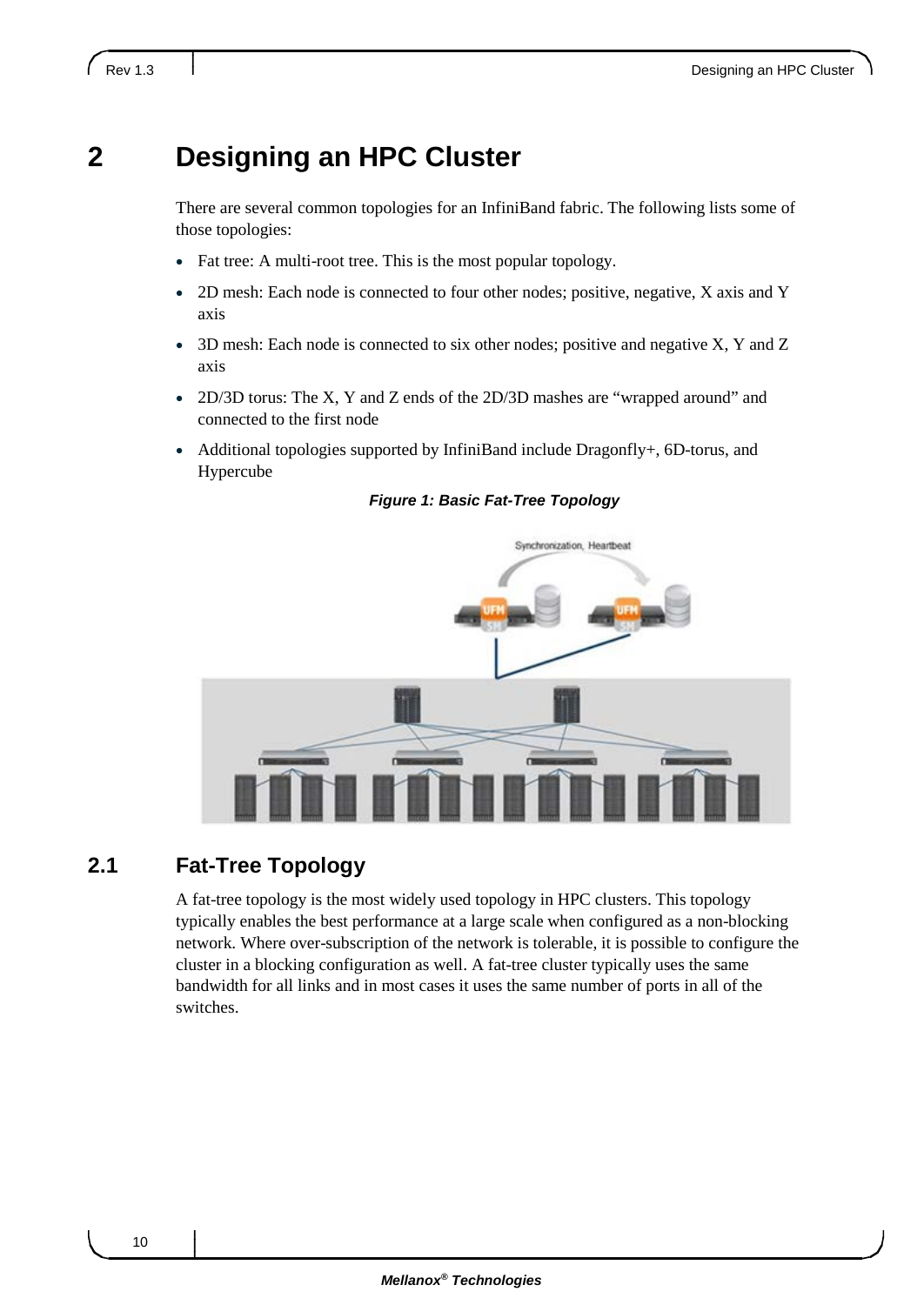<span id="page-10-1"></span>

*Figure 2: 324-Node Fat-Tree Using 36-Port Switches*

### <span id="page-10-0"></span>**2.1.1 Rules for Designing the Fat-Tree Cluster**

The following rules must be adhered to when building a fat-tree cluster:

- Non-blocking clusters must be balanced. The same number of links must connect a Level-2 (L2) switch to every Level-1 (L1) switch. Whether over-subscription is possible depends on the HPC application and the network requirements.
- If the L2 switch is a director switch (that is, a switch with leaf and spine cards), all L1 switch links to an L2 switch must be evenly distributed among leaf cards. For example, if six links run between an L1 and L2 switch, it can be distributed to leaf cards as 1:1:1:1:1:1, 2:2:2, 3:3, or 6. It should never be mixed, for example, 4:2, 5:1.
- Do not create routes that must traverse up, back-down, and then up the tree again. This creates a situation called credit loops and can manifest itself as traffic deadlocks in the cluster. In general, there is no way to avoid credit loops. Any fat-tree with multiple directors plus edge switches has physical loops which are avoided by using a routing algorithm such as up-down.
- Try to always use 36-port switches as L1 and director class switches in L2. If this cannot be maintained, please consult a Mellanox® technical representative to ensure that the cluster being designed does not contain credit loops.

For assistance in designing fat-tree clusters, the Mellanox InfiniBand Configurator [\(http://www.mellanox.com/clusterconfig\)](http://www.mellanox.com/clusterconfig) is an online cluster configuration tool that offers flexible cluster sizes and options.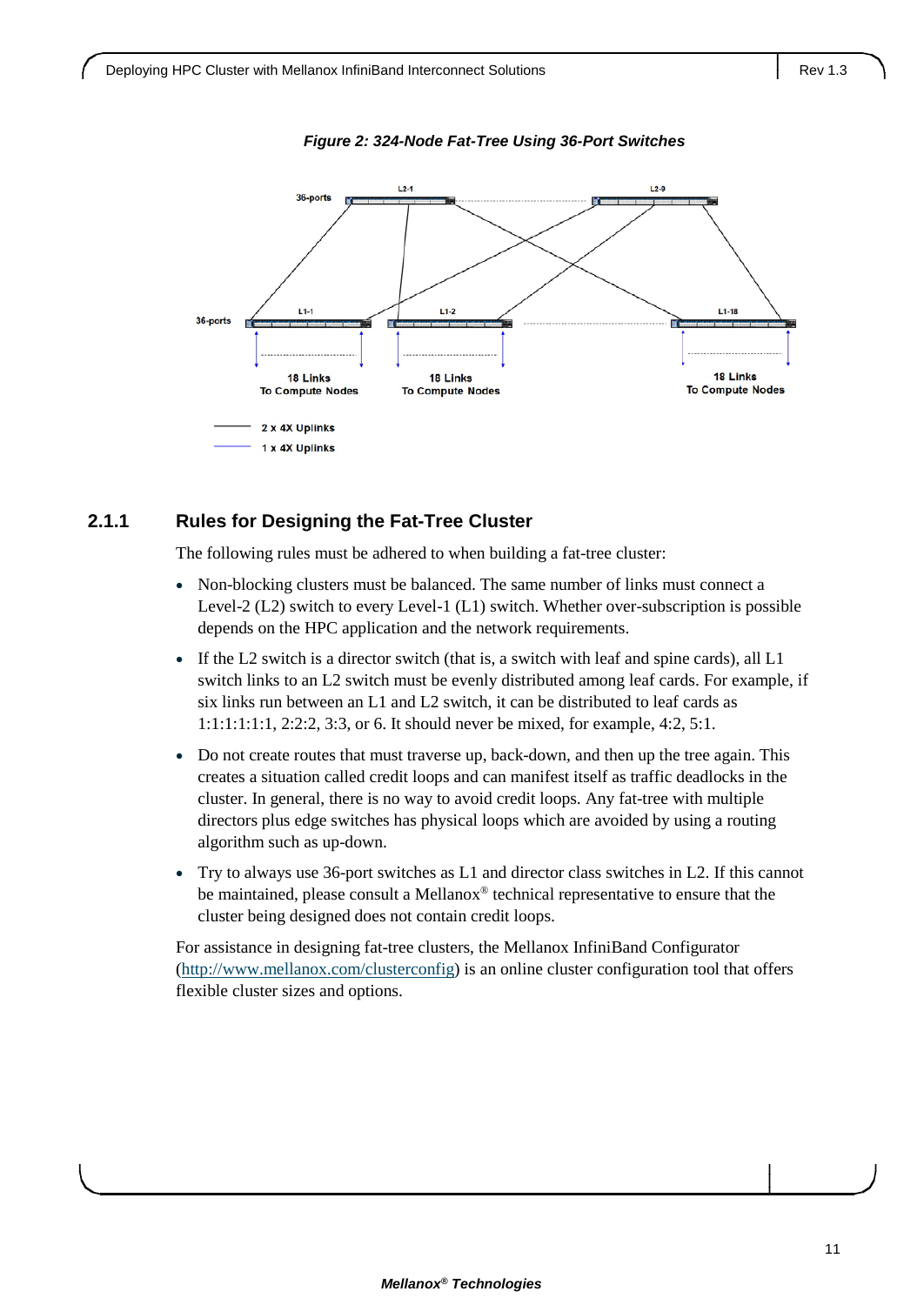#### *Figure 3: Balanced Configuration*

<span id="page-11-1"></span>

### <span id="page-11-0"></span>**2.1.2 Blocking Scenarios for Small Scale Clusters**

In some cases, the size of the cluster may demand end-port requirements that marginally exceed the maximum possible non-blocking ports in a "tiered" fat-tree.

For example, if a cluster requires only 36 ports, it can be realized with a single 36-port switch building block. As soon as the requirement exceeds 36 ports, one must create a 2 level (tier) fat-tree. For example, if the requirement is for 72 ports, to achieve a full nonblocking topology, one requires six 36-port switches. In such configurations, the network cost does not scale linearly to the number of ports, rising significantly. The same problem arises when one crosses the 648-port boundary for a 2-level full non-blocking network. Designing a large cluster requires careful network planning. However, for small or mid-sized systems, one can consider a blocking network or even simple meshes.

<span id="page-11-2"></span>Consider the case of 48-ports as an example. This cluster can be realized with two 36-port switches with a blocking ratio of 1:2. This means that there are certain source-destination communication pairs that cause one switch-switch link to carry traffic from two communicating node pairs. On the other hand, this cluster can now be realized with two switches instead of more.



*Figure 4: 1:2 Blocking Ratio*

The same concept can be extended to a cluster larger than 48 ports.

Note that a "ring" network beyond three switches is not a valid configuration and creates credit-loops resulting in network deadlock.

12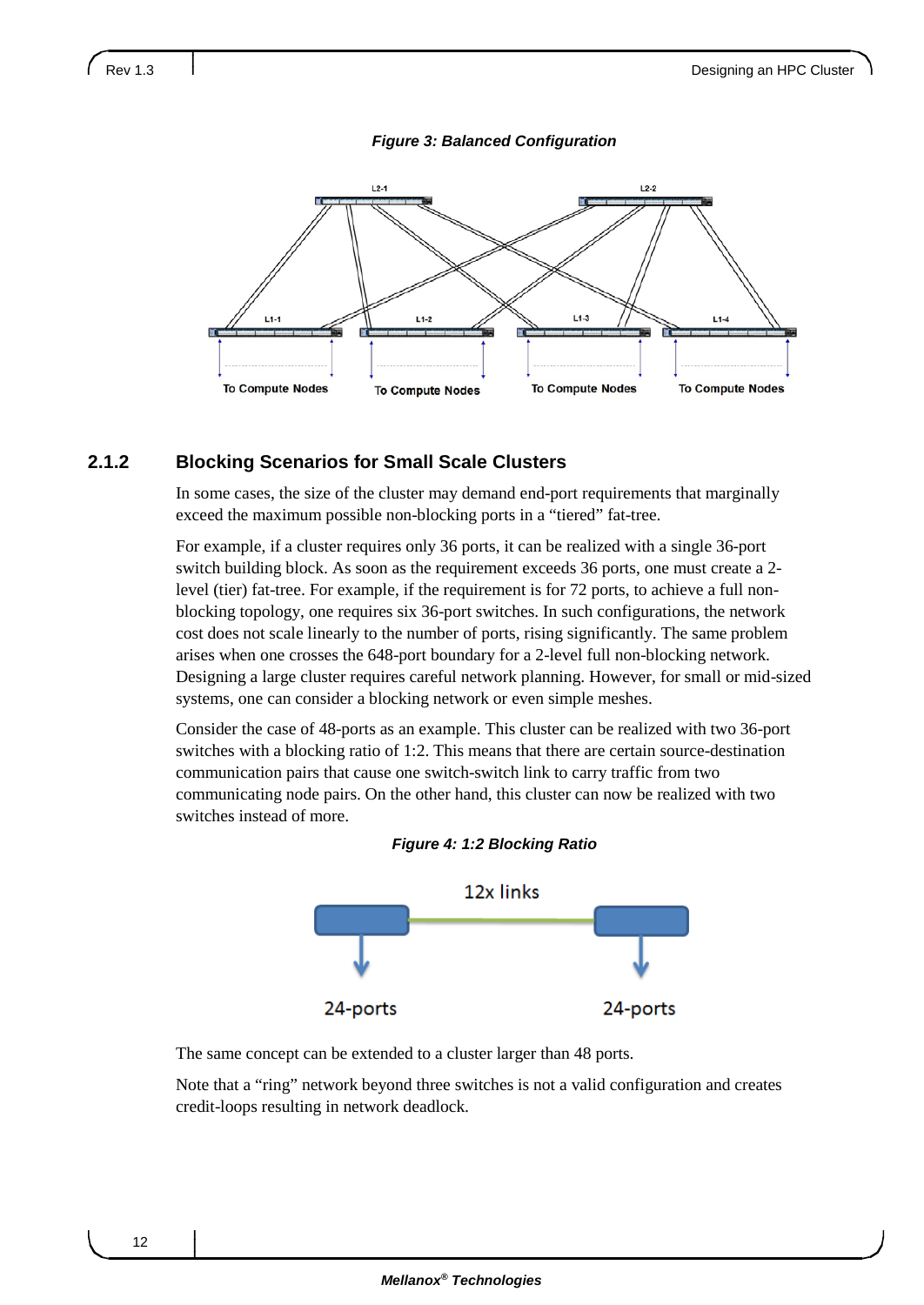### *Figure 5: Three Nodes Ring Topology*

<span id="page-12-0"></span>

*Figure 6: Four Nodes Ring Topology – Creating Credit-Loops*

<span id="page-12-1"></span>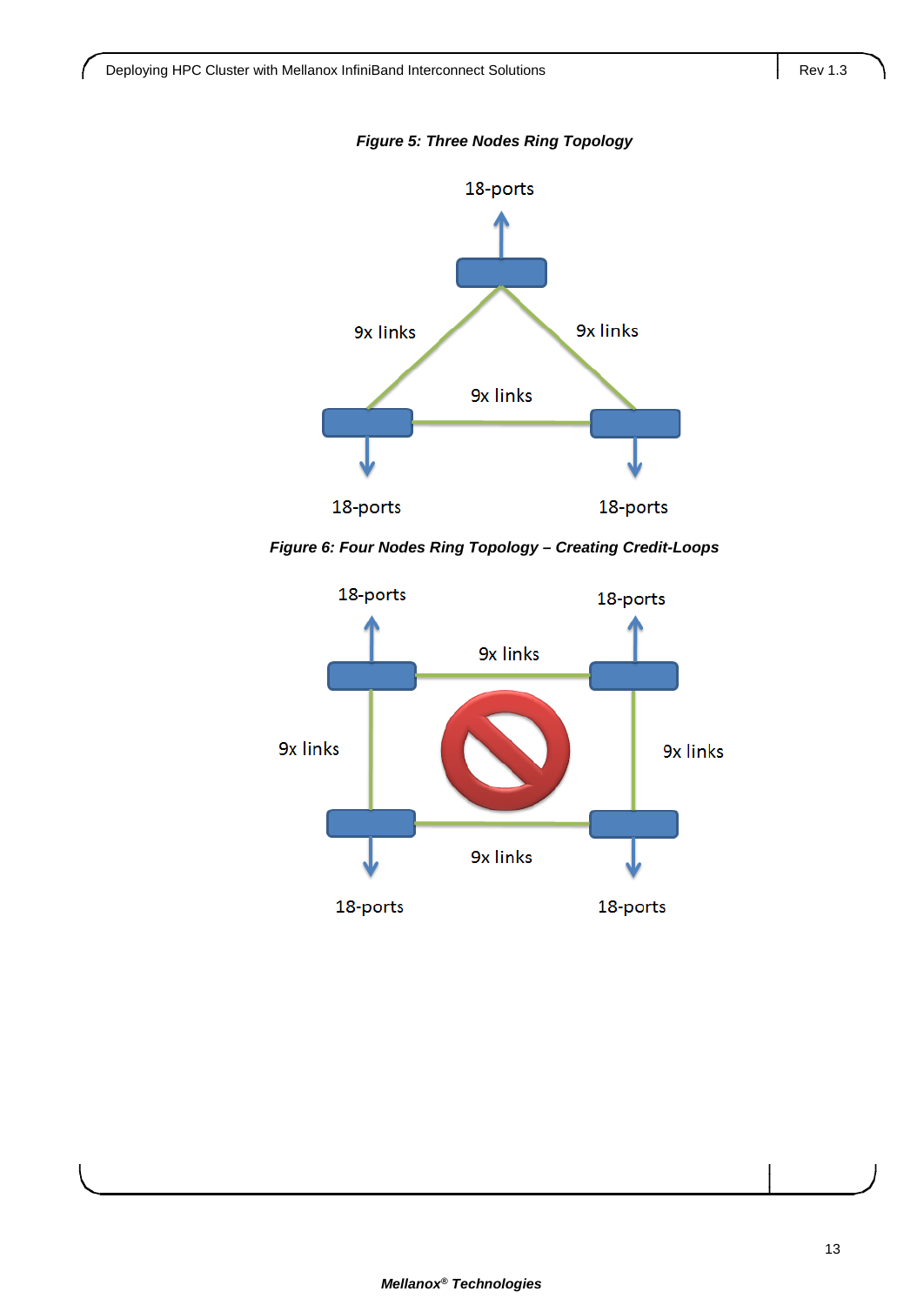<sup>1</sup>

### <span id="page-13-0"></span>**2.1.3 Topology Examples**

### <span id="page-13-1"></span>**2.1.3.1 CLOS-3 Topology (Non-Blocking)**

#### *Figure 7: 72-Node Fat-Tree Using 1U Switches*



 $-9x4X$  Uplinks

 $-1$  x 4X Uplinks

### *Figure 8: 324-Node Fat-Tree Using Director or 1U Switches*

<span id="page-13-2"></span>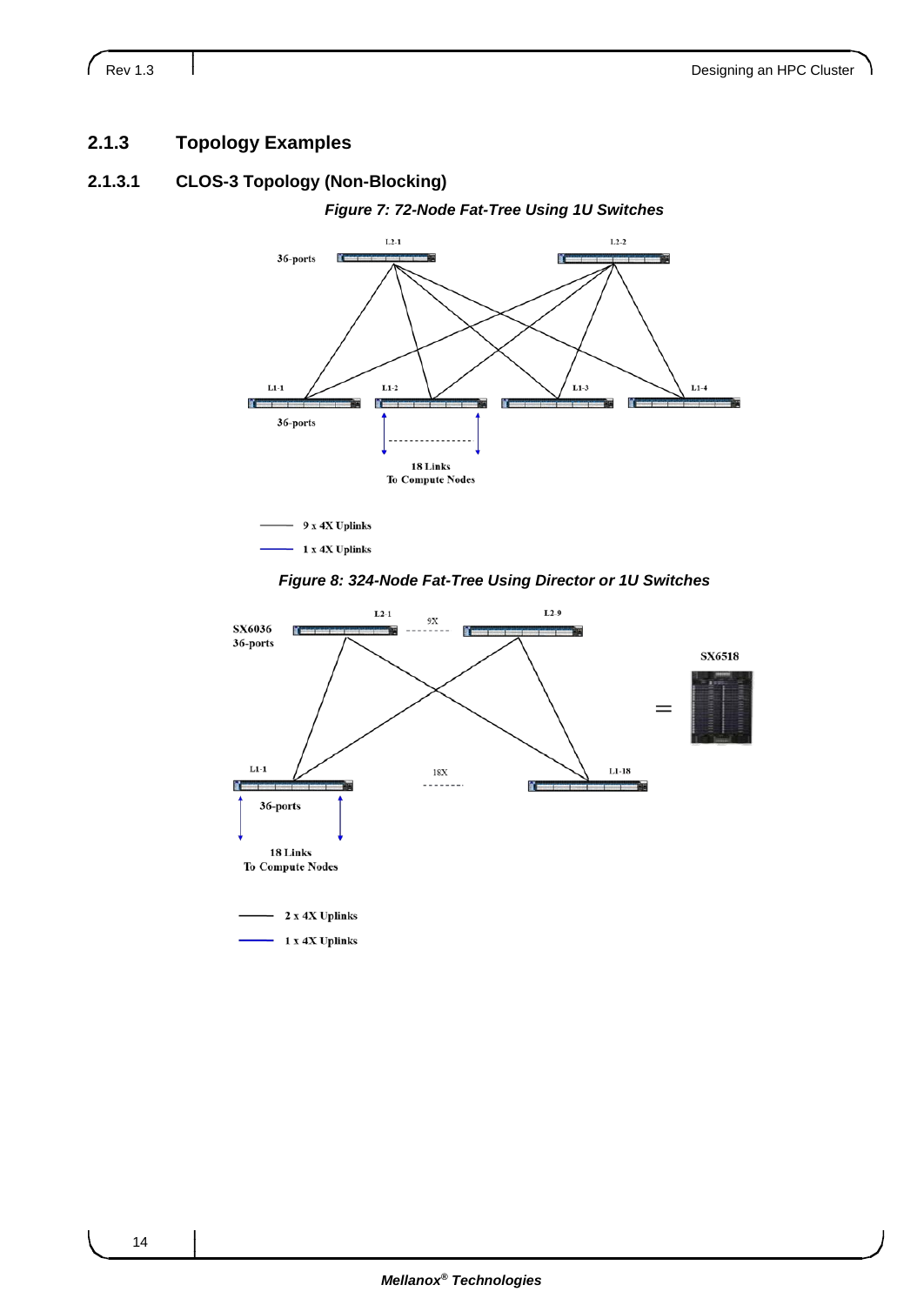<span id="page-14-0"></span>

*Figure 9: 648-Node Fat-Tree Using Director or 1U Switches*

Note that director switches are basically a fat-tree in a box.

### <span id="page-14-1"></span>**2.1.3.2 CLOS-5 Topology (Non-Blocking)**



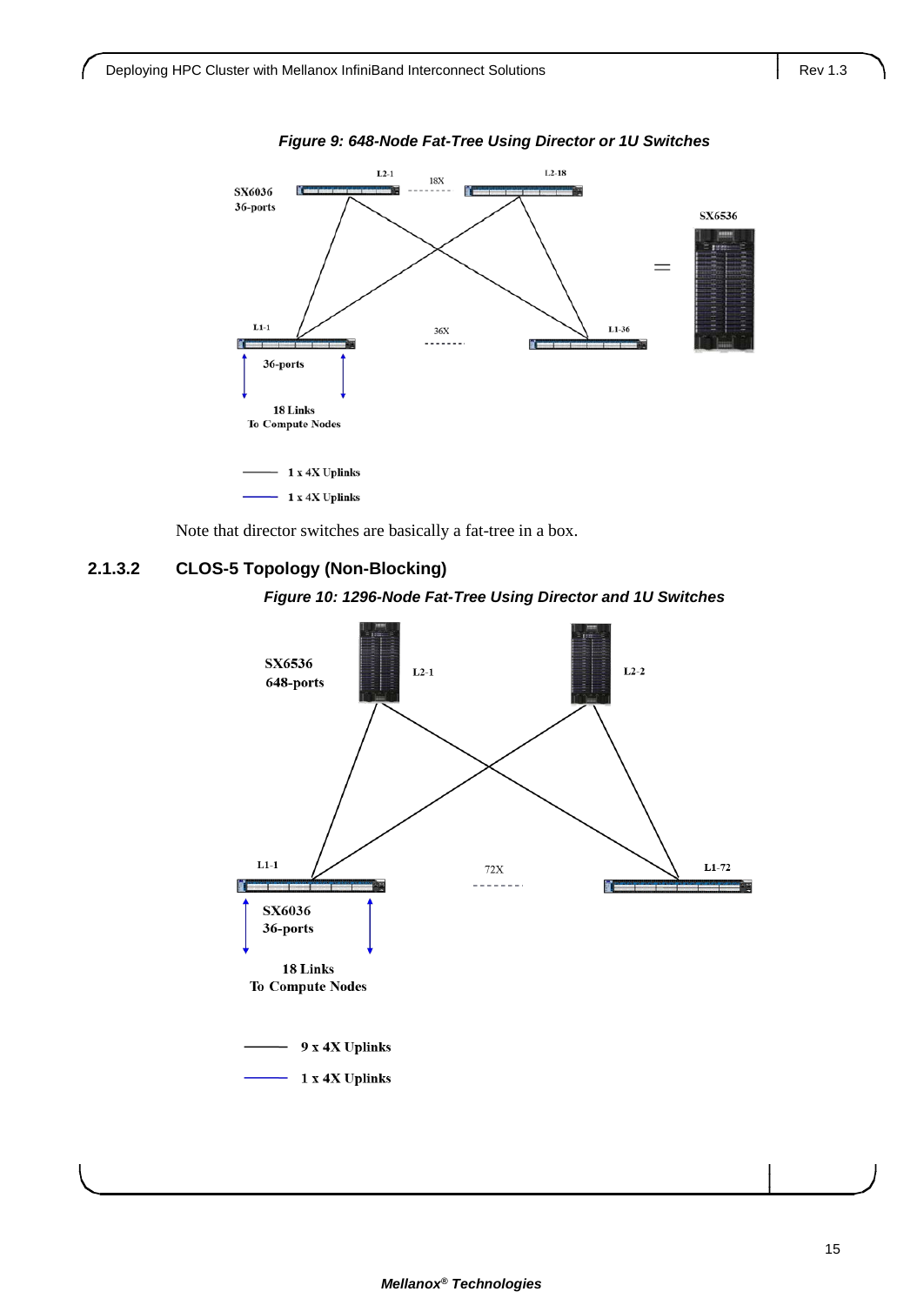J,

<span id="page-15-0"></span>

*Figure 11: 1944-Node Fat-Tree Using Director and 1U Switches*

<span id="page-15-1"></span>

*Figure 12: 3888-Node Fat-Tree Using Director and 1U Switches*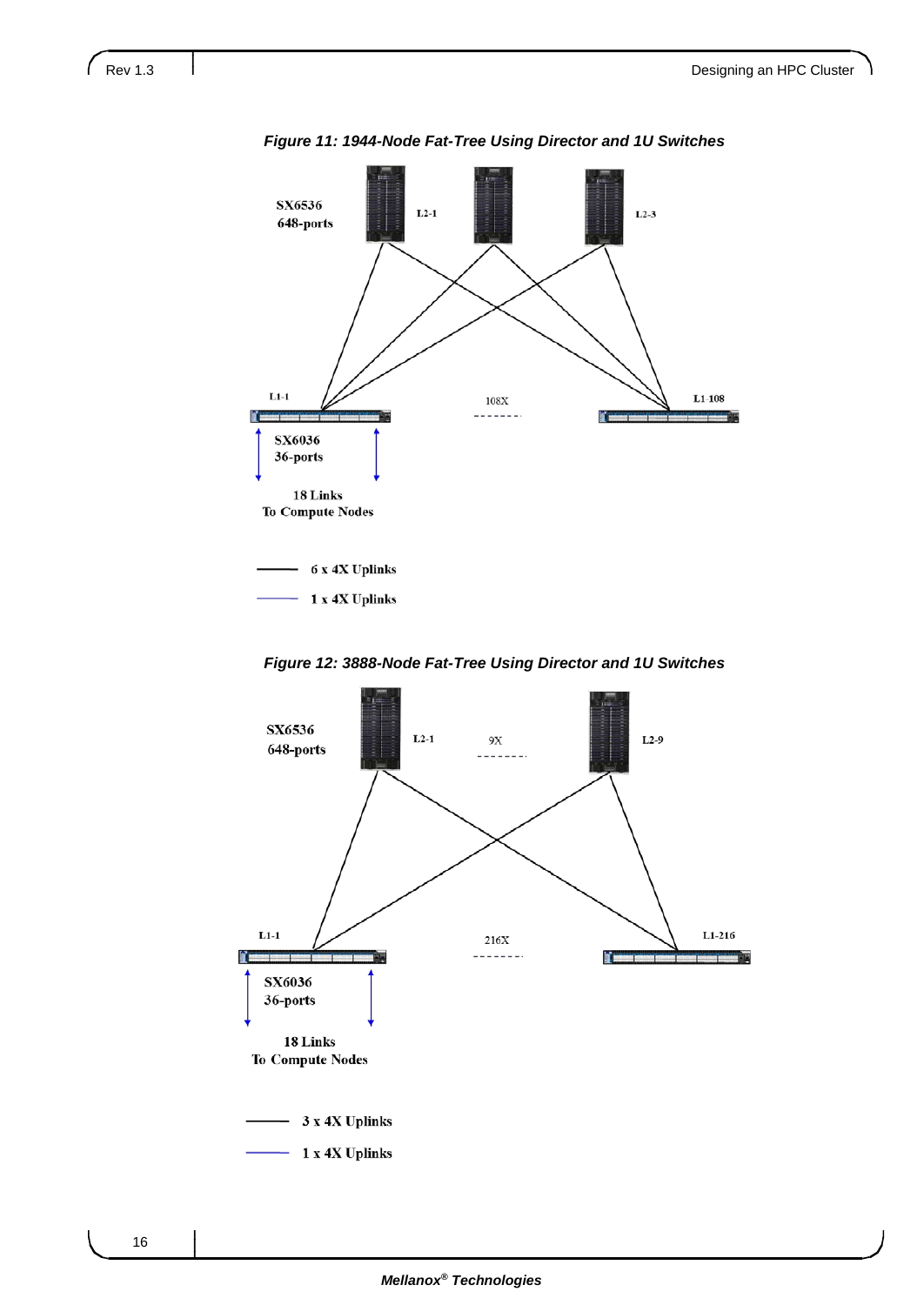# <span id="page-16-0"></span>**2.2 Performance Calculations**

The formula to calculate a node performance in floating point operations per second (FLOPS) is as follows:

*Node performance in FLOPS = (CPU speed in Hz) x (number of CPU cores) x (CPU instruction per cycle) x (number of CPUs per node)*

For example, for Intel Dual-CPU server based on Intel E5-2690 (2.9GHz 8-cores) CPUs: 2.9 x 8 x 8 x 2 = 371.2 *GFLOPS* (per server).

Note that the number of instructions per cycle for E5-2600 series CPUs is equal to 8.

To calculate the cluster performance, multiply the resulting number with the number of nodes in the HPC system to get the peak theoretical. A 72-node fat-tree (using 6 switches) cluster has:

*371.2GFLOPS x 72 (nodes) = 26,726GFLOPS = ~27TFLOPS* A 648-node fat-tree (using 54 switches) cluster has: *371.2GFLOPS x 648 (nodes) = 240,537GFLOPS = ~241TFLOPS*

For fat-trees larger than 648 nodes, the HPC cluster must at least have 3 levels of hierarchy. For advance calculations that include GPU acceleration – refer to the following link: <http://optimisationcpugpu-hpc.blogspot.com/2012/10/how-to-calculate-flops-of-gpu.html>

The actual performance derived from the cluster depends on the cluster interconnect. On average, using 1 gigabit Ethernet (GbE) connectivity reduces cluster performance by 50%. Using 10GbE one can expect 30% performance reduction. InfiniBand interconnect however yields 90% system efficiency; that is, only 10% performance loss.

Refer to [www.top500.org](http://www.top500.org/) for additional information.

| <b>Cluster Size</b> | <b>Theoretical</b><br><b>Performance</b><br>$(100\%)$ | $1$ GbE<br><b>Network</b><br>$(50\%)$ | $10$ GbE<br><b>Network</b><br>$(70\%)$ | <b>FDR</b> InfiniBand<br><b>Network</b><br>$(90\%)$ | <b>Units</b>  |
|---------------------|-------------------------------------------------------|---------------------------------------|----------------------------------------|-----------------------------------------------------|---------------|
| 72-Node cluster     | 27                                                    | 13.5                                  | 19                                     | 24.3                                                | <b>TFLOPS</b> |
| 324-Node cluster    | 120                                                   | 60                                    | 84                                     | 108                                                 | <b>TFLOPS</b> |
| 648-Node cluster    | 241                                                   | 120.5                                 | 169                                    | 217                                                 | <b>TFLOPS</b> |
| 1296 Node cluster   | 481                                                   | 240                                   | 337                                    | 433                                                 | <b>TFLOPS</b> |
| 1944 Node cluster   | 722                                                   | 361                                   | 505                                    | 650                                                 | <b>TFLOPS</b> |
| 3888 Node cluster   | 1444                                                  | 722                                   | 1011                                   | 1300                                                | <b>TFLOPS</b> |

<span id="page-16-1"></span>*Table 3: HPC Cluster Performance*

Note that InfiniBand is the predominant interconnect technology in the HPC market. InfiniBand has many characteristics that make it ideal for HPC including: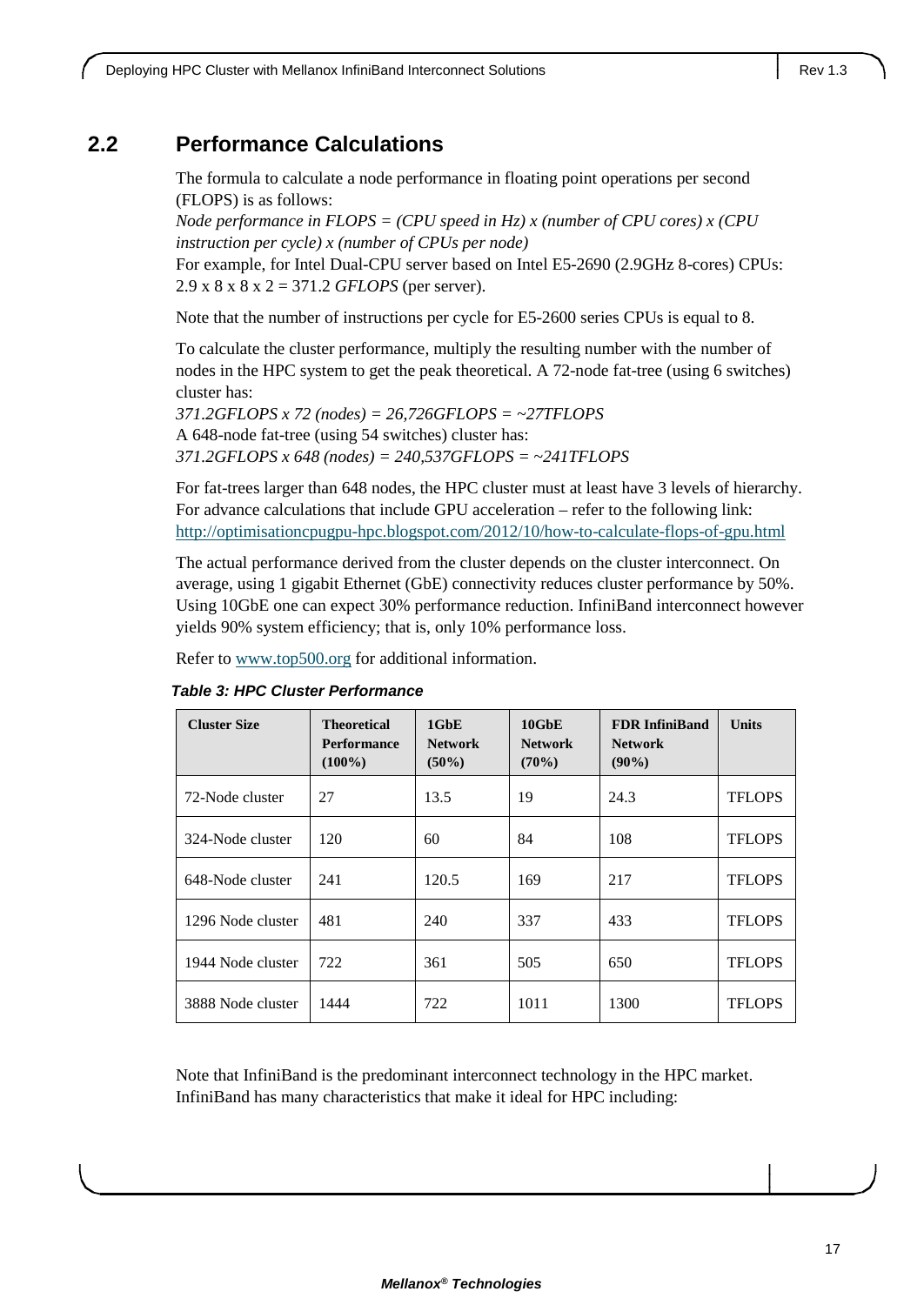- Low latency and high throughput
- Remote Direct Memory Access (RDMA)
- Flat Layer 2 that scales out to thousands of endpoints
- Centralized management
- Multi-pathing
- Support for multiple topologies

# <span id="page-17-0"></span>**2.3 Communication Library Support**

To enable early and transparent adoption of the capabilities provided by Mellanox's interconnects, Mellanox developed and supports two libraries:

- Mellanox Messaging (MXM)
- Fabric Collective Accelerator (FCA)

These are used by communication libraries to provide full support for upper level protocols (ULPs; e.g. MPI) and PGAS libraries (e.g. OpenSHMEM and UPC). Both MXM and FCA are provided as standalone libraries, with well-defined interfaces, and are used by several communication libraries to provide point-to-point and collective communication libraries. Additionally, Mellanox packages these libraries with OpenMPI, SHMEM and UPC distributions and performance profiling tools as a single download called HPC-X.



<span id="page-17-2"></span>

### <span id="page-17-1"></span>**2.3.1 Fabric Collective Accelerator**

The Fabric Collective Accelerator (FCA) library provides support for MPI and PGAS collective operations. The FCA is designed with modular component architecture to facilitate the rapid deployment of new algorithms and topologies via component plugins. The FCA can take advantage of the increasingly stratified memory and network hierarchies found in current and emerging HPC systems. Scalability and extensibility are two of the primary design objectives of the FCA. As such, FCA topology plugins support hierarchies based on InfiniBand switch layout and shared memory hierarchies – both share sockets, as well as

18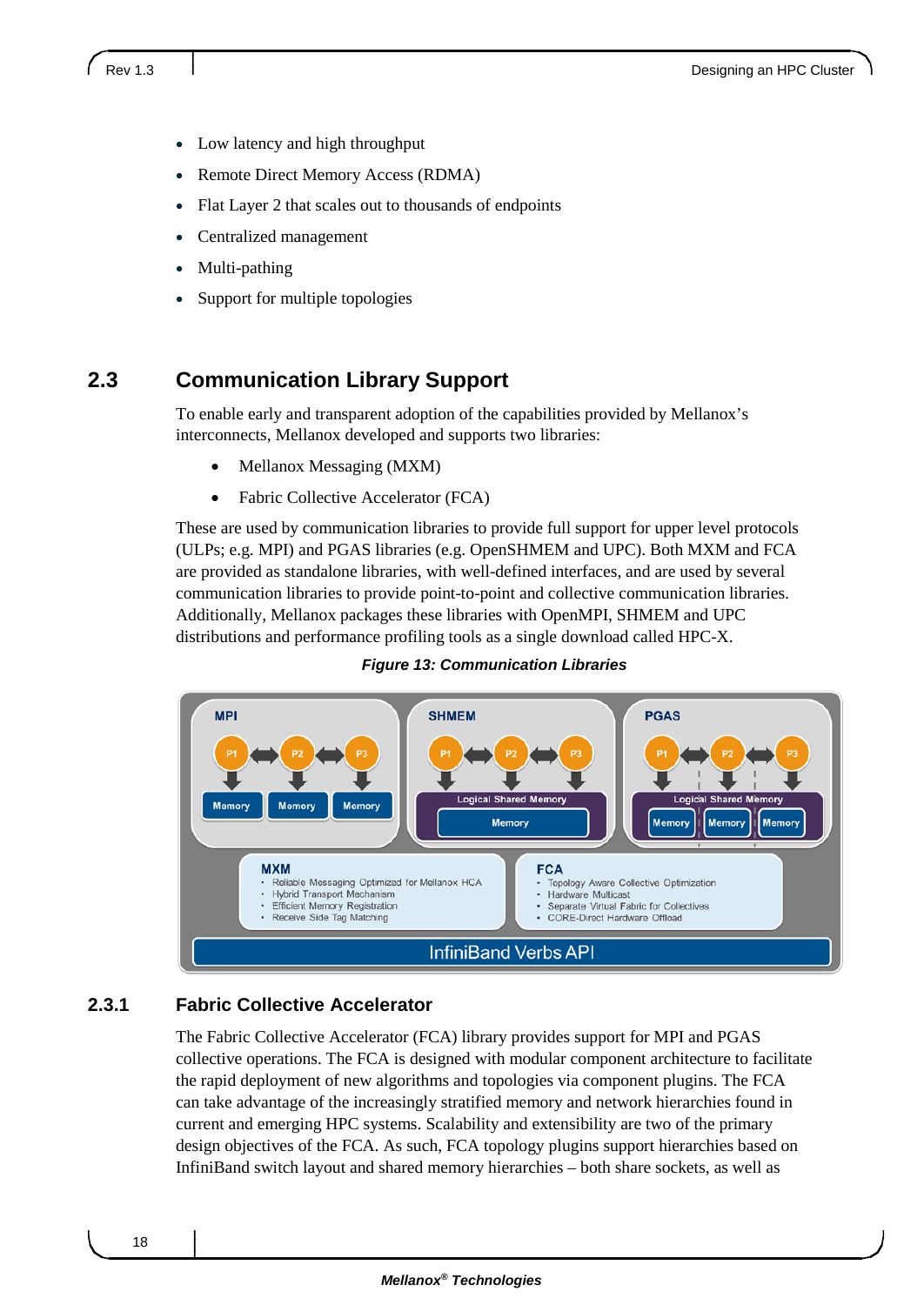employ NUMA sharing. The FCA's plugin-based implementation minimizes the time needed to support new types of topologies and hardware capabilities.

At its core, FCA is an engine that enables hardware assisted non-blocking collectives. In particular, FCA exposes CORE-Direct capabilities. With CORE-Direct, the HCA manages and progresses a collective communication operation in an asynchronous manner without CPU involvement. FCA is endowed with a CORE-Direct plugin module that supports fully asynchronous, non-blocking collective operations whose capabilities are fully realized as implementations of MPI-3 non-blocking collective routines. In addition to providing full support for asynchronous, non-blocking collective communications, FCA exposes ULPs to the HCA's ability to perform floating-point and integer reduction operations.

Since the performance and scalability of collective communications often play a key role in the scalability and performance of many HPC scientific applications, CORE-Direct technology is introduced by Mellanox as one mechanism for addressing these issues. The offloaded capabilities can be leveraged to improve overall application performance by enabling the overlapping of communication with computation. As system sizes continue to increase, the ability to overlap communication and computational operations becomes increasingly important to improve overall system utilization, time to solution, and minimize energy consumption. This capability is also extremely important for reducing the negative effects of system noise. By using the HCA to manage and progress collective communications, process skew attributed to kernel-level interrupts and its tendency to "amplify" latency at large-scale can be minimized.

### <span id="page-18-0"></span>**2.3.2 Mellanox Messaging**

The Mellanox Messaging (MXM) library provides point-to-point communication services including send/receive, RDMA, atomic operations, and active messaging. In addition to these core services, MXM also supports important features such as one-sided communication completion needed by ULPs that define one-sided communication operations such as MPI, SHMEM, and UPC. MXM supports several InfiniBand+ transports through a thin, transport agnostic interface. Supported transports include the scalable Dynamically Connected Transport (DC), Reliably Connected Transport (RC), Unreliable Datagram (UD), Ethernet RoCE, and a Shared Memory transport for optimizing on-host, latency sensitive communication. MXM provides a vital mechanism for Mellanox to rapidly introduce support for new hardware capabilities that deliver high-performance, scalable and fault-tolerant communication services to end-users.

MXM leverages communication offload capabilities to enable true asynchronous communication progress, freeing up the CPU for computation. This multi-rail, thread-safe support includes both asynchronous send/receive and RDMA modes of communication. In addition, there is support for leveraging the HCA's extended capabilities to directly handle non-contiguous data transfers for the two aforementioned communication modes.

MXM employs several methods to provide a scalable resource foot-print. These include support for DCT, receive side flow-control, long-message Rendezvous protocol, and the socalled zero-copy send/receive protocol. Additionally, it provides support for a limited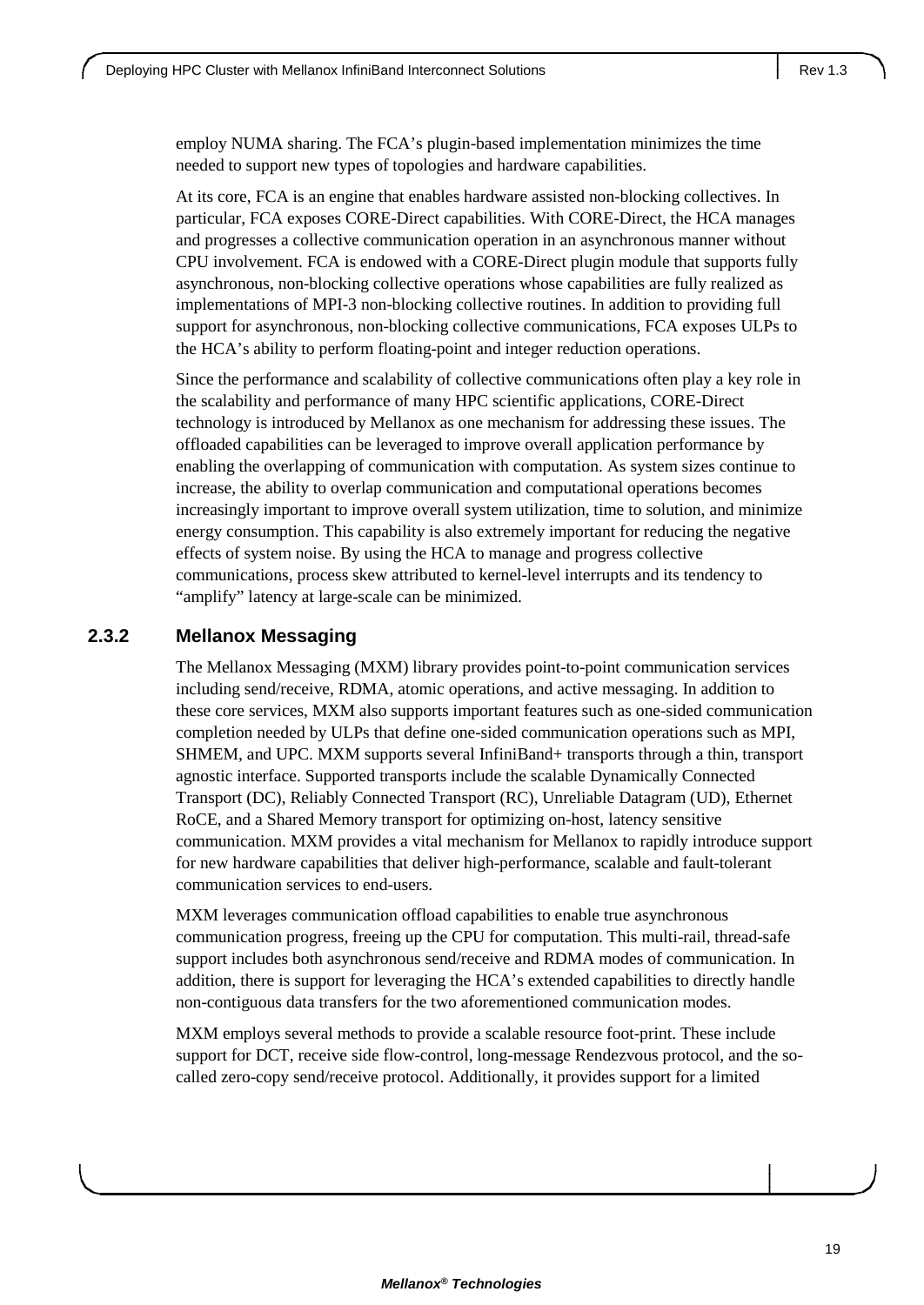number of RC connections which can be used when persistent communication channels are more appropriate than dynamically created ones.

When ULPs, such as MPI, define their fault-tolerant support, MXM will fully support these features.

As mentioned, MXM provides full support for both MPI and several PGAS protocols, including OpenSHMEM and UPC. MXM also provides offloaded hardware support for send/receive, RDMA, atomic, and synchronization operations.

# <span id="page-19-0"></span>**2.4 Quality of Service**

Quality of Service (QoS) requirements stem from the realization of I/O consolidation over an InfiniBand network. As multiple applications may share the same fabric, a means is needed to control their use of network resources.

The basic need is to differentiate the service levels provided to different traffic flows, such that a policy can be enforced and can control each flow-utilization of fabric resources.

The InfiniBand Architecture Specification defines several hardware features and management interfaces for supporting QoS:

- Up to 15 Virtual Lanes (VL) carry traffic in a non-blocking manner
- Arbitration between traffic of different VLs is performed by a two-priority-level weighted round robin arbiter. The arbiter is programmable with a sequence of (VL, weight) pairs and a maximal number of high priority credits to be processed before low priority is served.
- Packets carry class of service marking in the range 0 to 15 in their header SL field
- Each switch can map the incoming packet by its SL to a particular output VL, based on a programmable table VL=SL-to-VL-MAP(in-port, out-port, SL)
- The Subnet Administrator controls the parameters of each communication flow by providing them as a response to Path Record (PR) or MultiPathRecord (MPR) queries

# <span id="page-19-1"></span>**2.5 Locating the Subnet Manager**

InfiniBand uses a centralized resource, called a subnet manager (SM), to handle the management of the fabric. The SM discovers new endpoints that are attached to the fabric, configures the endpoints and switches with relevant networking information, and sets up the forwarding tables in the switches for all packet-forwarding operations.

There are three options to select the best place to locate the SM:

- 1. Enabling the SM on one of the managed switches. This is a very convenient and quick operation. Only one command is needed to turn the SM on. This helps to make InfiniBand 'plug & play', one less thing to install and configure. In a blade switch environment it is common due to the following advantages:
	- a. Blade servers are normally expensive to allocate as SM servers; and
	- b. Adding non-blade (standalone rack-mount) servers dilutes the value proposition of blades (easy upgrade, simplified cabling, etc).

20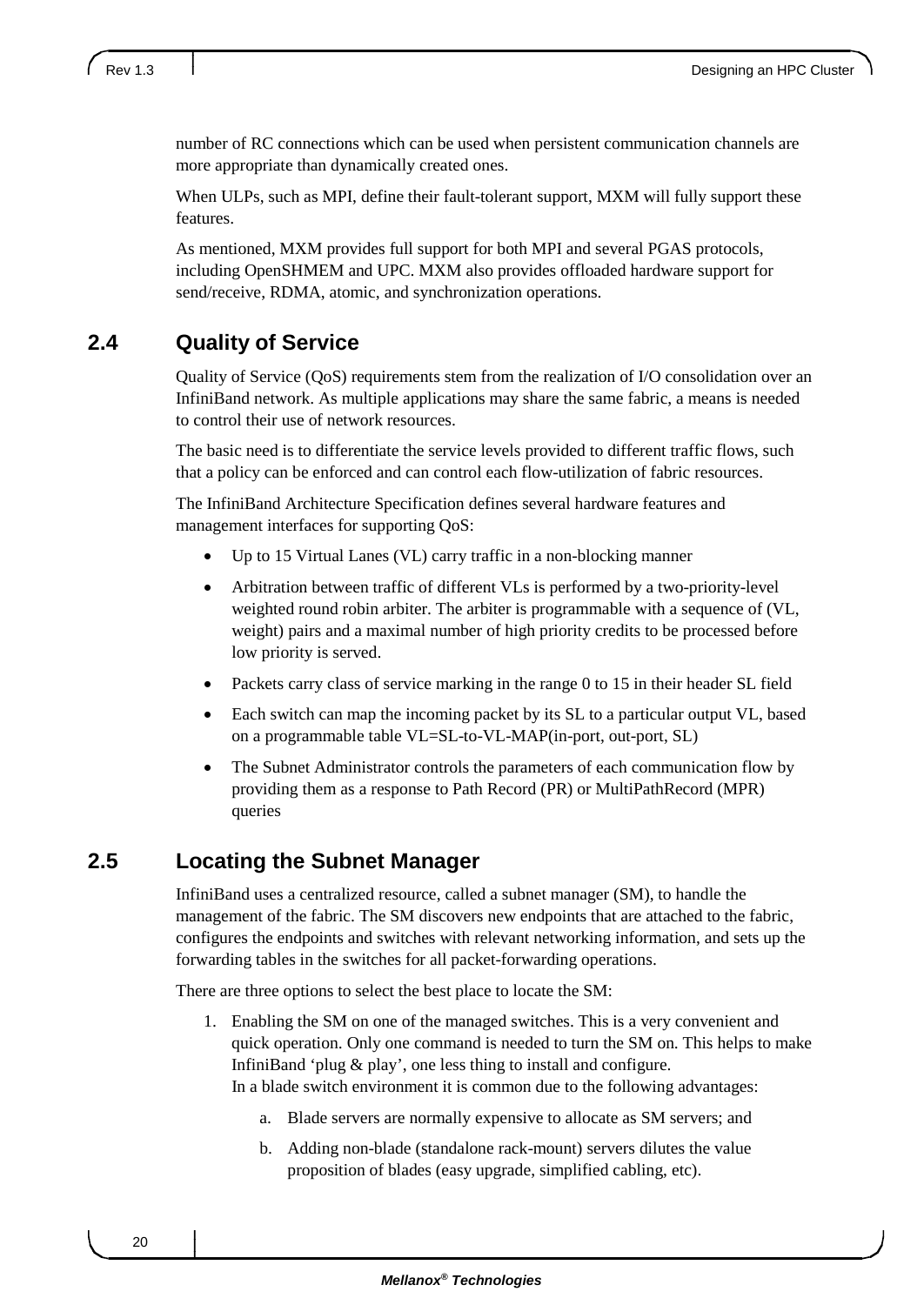- 2. Server-based SM would make a lot of sense for large clusters so there's enough CPU power to cope with things such as major topology changes. Weaker CPUs can handle large fabrics but it may take a long time for the servers to come back up. In addition, there may be situations where the SM is too slow to ever catch up. Therefore, it is recommended to run the SM on a server in case there are 648 nodes or more.
- 3. Use Unified Fabric Management (UFM®) Appliance dedicated server. UFM offers much more than the SM. UFM needs more compute power than the existing switches have, but does not require an expensive server. It does represent additional cost for the dedicated server.

# <span id="page-20-0"></span>**2.6 Unified Fabric Management**

On top of the extensive features of the hardware and subnet management capabilities, large fabrics require advanced management tools for maximizing up-time, quick handling of failures and optimizing fabric utilization – which is where the Unified Fabric Management (UFM) comes into play.

UFM's main benefits include:

- Identifying and solving issues fast health and performance
- Measuring fabric utilization and trends
- Identifying and analyzing congestion and bottle necks
- Efficient and centralized management of a large number of devices
- Automating configuration and provisioning tasks
- Easy integration with existing 3rd party management tools via web services API
- Easy extensibility of model and functionality

### <span id="page-20-1"></span>**2.6.1 Dashboard**

The dashboard enables us to view the status of the entire fabric in one view, such as fabric health, fabric performance, congestion map, and top alerts. It provides an effective way to keep track of fabric activity, analyze the fabric behavior, and pro-actively act to display these in one window.

### <span id="page-20-2"></span>**2.6.2 Advanced Monitoring Engine**

Existing management platforms provide device and port level information only. When an application/traffic issue occurs, the event is not identified and not correlated with the application layer.

UFM provides detailed monitoring of host and switch parameters. The information includes traffic characteristics, physical information, and health and error counters. That data can be aggregated from multiple devices and correlated to physical or logical objects. For example: we can get aggregated information per application, per specific fabric tenant server group, per switch ports, or any other combination of these.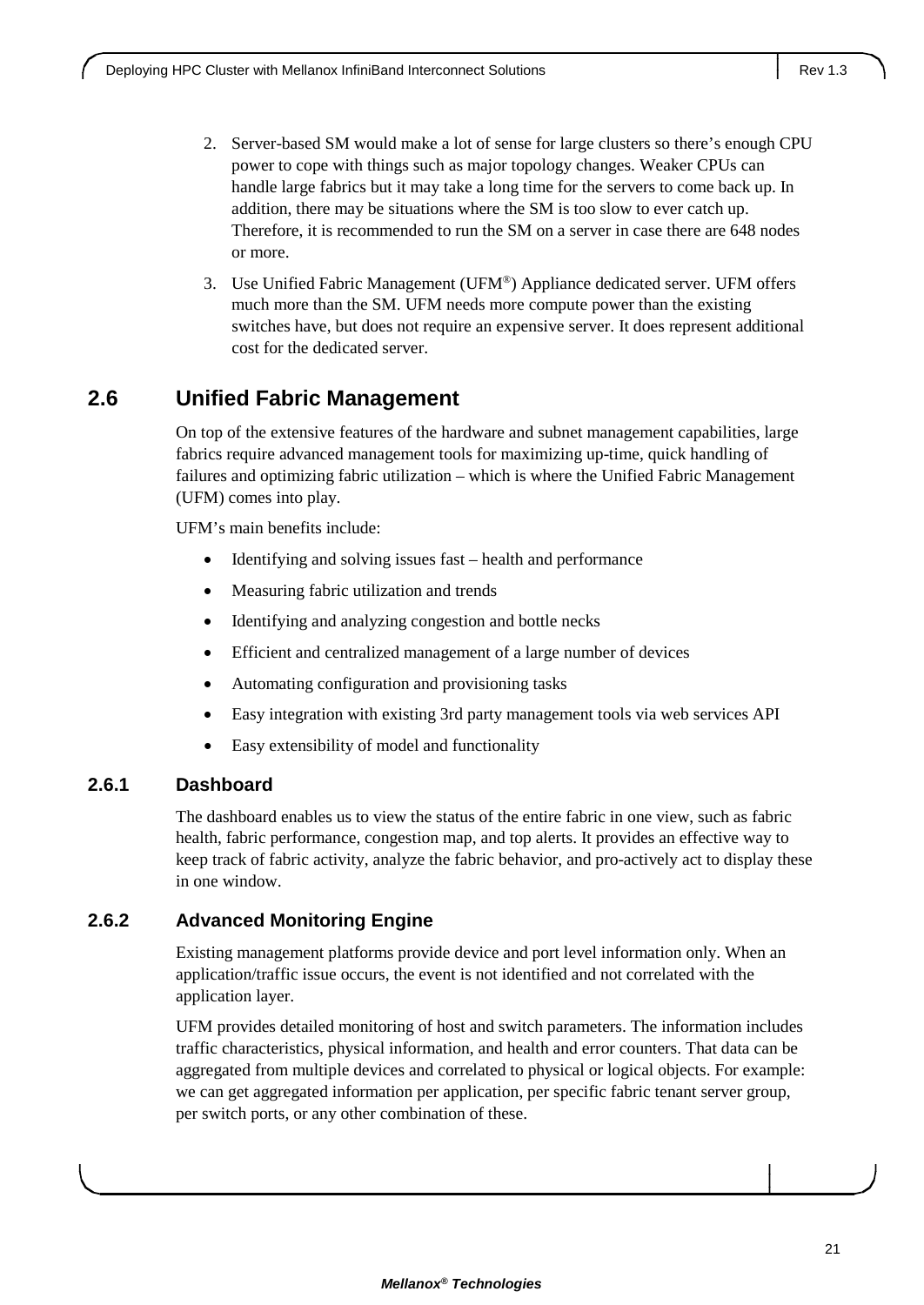This increases visibility into traffic and device behavior through aggregated and meaningful information, correlation between switch/port information, and service level.

The monitoring history features enable historical analysis of fabric health and performance. The monitoring history database feature supports UFM Server Local database and remote database (MS SQL Database Supported for the remote database).

### <span id="page-21-0"></span>**2.6.3 Traffic and Congestion Map**

UFM's industry unique Traffic Map provides an aggregated view of the fabric health and is a powerful fabric analysis tool. The advanced view provides the only effective way to detect fabric-wide situations such as congestion spread, inefficient routing, or job placement. The administrator can therefore act to optimize the fabric by activating QoS, Traffic Optimized Routing Algorithm, changing job placement, or by adding fabric resources.

### <span id="page-21-1"></span>**2.6.4 Health Report**

The UFM Fabric Health report enables the fabric administrator to get a one-click clear snapshot of the fabric. Findings are clearly displayed and marked with red, yellow, or green based on their criticality. The report comes in table and HTML format for easy distribution and follow-up.

### <span id="page-21-2"></span>**2.6.5 Event Management**

UFM provides threshold-based event management for health and performance issues. Alerts are presented in the GUI and in the logs. Events can be sent via SNMP traps and also trigger rule based scripts (e.g. based on event criticality or on affected object).

The UFM reveals its advantage in advanced analysis and correlation of events. For example, events are correlated to the fabric service layer or can automatically mark nodes as faulty or healthy. This is essential for keeping a large cluster healthy and optimized at all times.

### <span id="page-21-3"></span>**2.6.6 Central Device Management**

In large fabrics with tens of thousands of nodes and many switches, some managed other unmanaged, on-going device management becomes a massive operational burden: firmware upgrade needs to be done by physical access (scripts), maintenance is manual, and many hours of work and lack of traceability and reporting pose challenges.

UFM provides the ability to centrally access and perform maintenance tasks on fabric devices. UFM allows users to easily sort thousands of ports and devices and to drill down into each and every property or counter. Tasks such as port reset, disable, enable, remote device access, and firmware upgrade are initiated from one central location for one or many devices at a time.

### <span id="page-21-4"></span>**2.6.7 Fabric Abstraction**

Fabric as a service model enables managing the fabric topology in an application/service oriented view. All other system functions such as monitoring and configuration are correlated with this model. Change management becomes as seamless as moving resources from one Logical Object to another – via a GUI or API.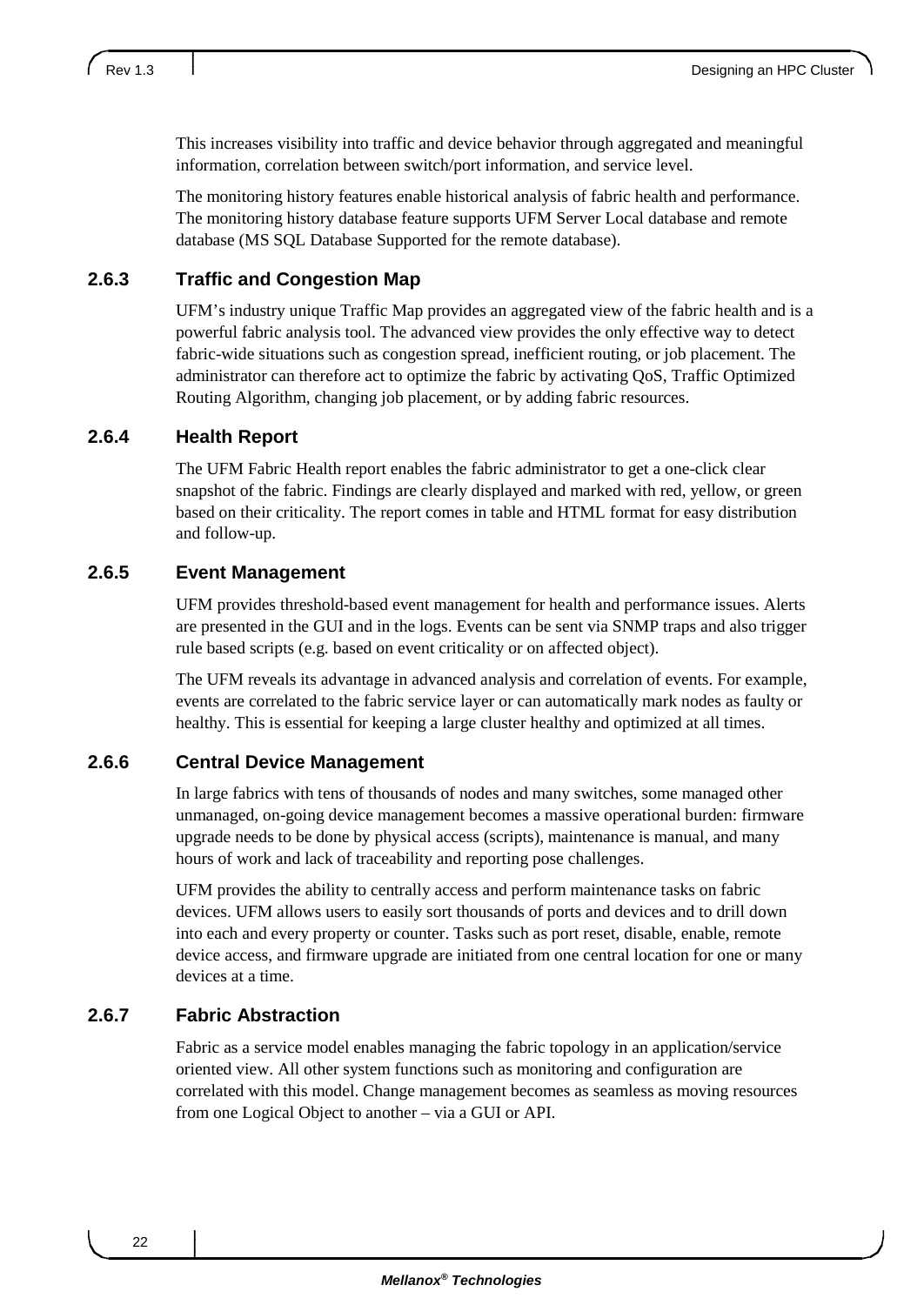# <span id="page-22-0"></span>**3 Installation**

### <span id="page-22-1"></span>**3.1 Hardware Requirements**

The required hardware for a 72-node InfiniBand HPC cluster is listed in [Table 4.](#page-22-5)

#### <span id="page-22-5"></span>*Table 4: Required Hardware*

| Equipment                                                         | <b>Notes</b>                                                   |
|-------------------------------------------------------------------|----------------------------------------------------------------|
| $6x$ MSX $6036F$ -XXX (or MSX $6025F$ -XXX)<br>InfiniBand Switch. | 36-port 56Gb/s InfiniBand FDR switch                           |
| 72x MCX353A-FCBT InfiniBand Adapter                               | 56Gb/s InfiniBand FDR Adapter cards                            |
| $MX22071XX-XXX - passive copper$<br>$MX2207310-XXX - FDR AOC$     | Cables:<br>Refer to Mellanox.com for other cabling<br>options. |

# <span id="page-22-2"></span>**3.2 Software Requirements**

- Refer to *Mellanox*® *OFED for Linux Release Notes* for information on the OS supported.
- OpenSM should be running on one of the servers or switches in the fabric.
- HPC-X or other MPI, SHMEM, UPC distribution should be installed.

### <span id="page-22-3"></span>**3.3 Hardware Installation**

The following must be performed to physically build the interconnect portion of the cluster:

- 1. Install the InfiniBand HCA into each server as specified in the user manual.
- 2. Rack install the InfiniBand switches as specified in their switch user manual and according to the physical locations set forth in your cluster planning.
- 3. Cable the cluster as per the proposed topology.
	- a. Start with connections between the servers and the Top of Rack (ToR) switch. Connect to the server first and then to the switch, securing any extra cable length.
	- b. Run wires from the ToR switches to the core switches. First connect the cable to the ToR and then to the core switch, securing the extra cable lengths at the core switch end.
	- c. For each cable connection (server or switch), ensure that the cables are fully supported.

### <span id="page-22-4"></span>**3.4 Driver Installation**

The InfiniBand software drivers and ULPs are developed and released through the Open Fabrics Enterprise Distribution (OFED) software stack. MLNX\_OFED is the Mellanox version of this software stack. Mellanox bases MLNX\_OFED on the OFED stack, however,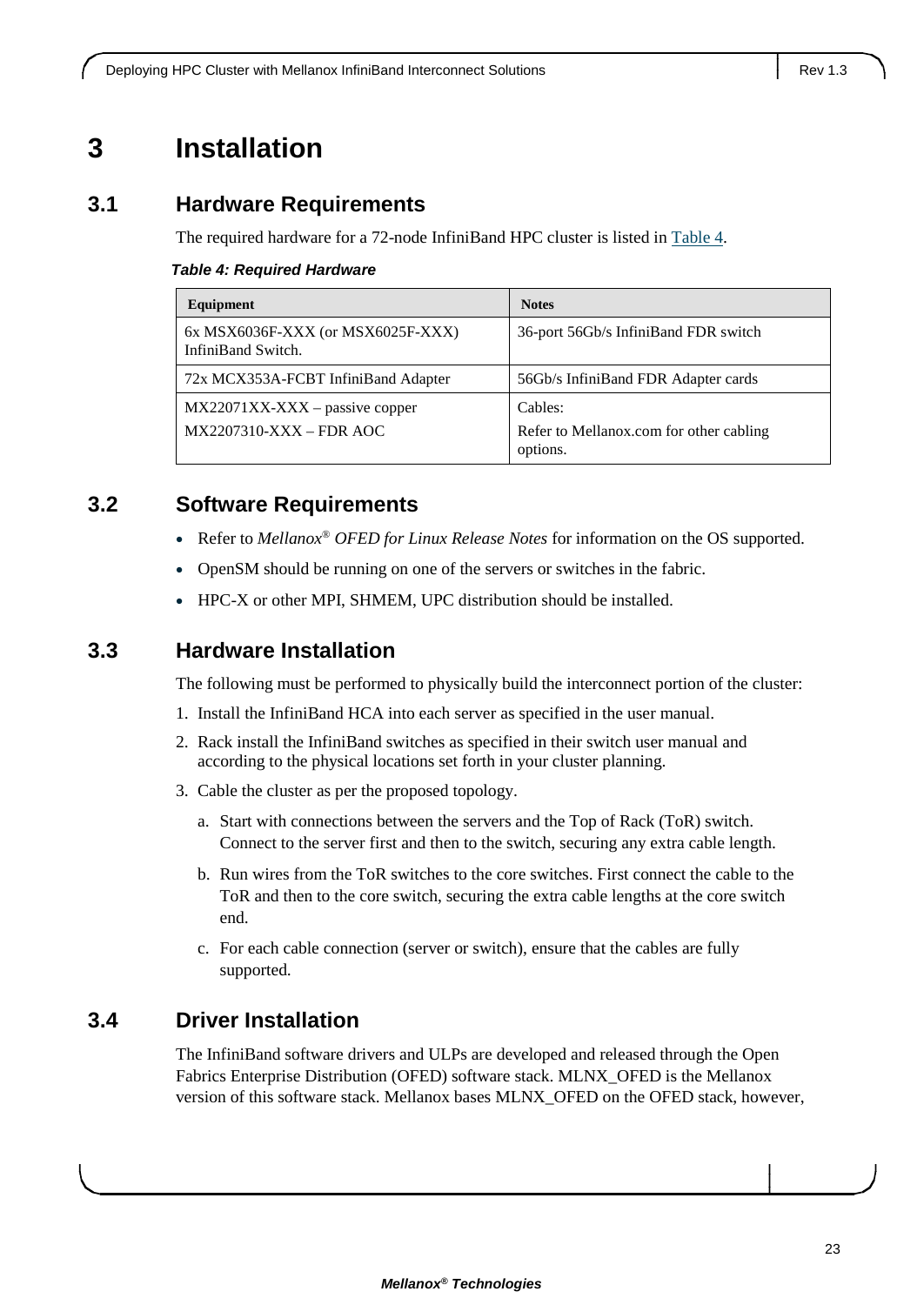MLNX\_OFED includes additional products and documentation on top of the standard OFED offering. Furthermore, the MLNX\_OFED software undergoes additional quality assurance testing by Mellanox.

All hosts in the fabric must have MLNX\_OFED installed.

Perform the following steps for basic MLNX\_OFED installation.

- **Step 1:** Download MLNX\_OFED from [www.mellanox.com](http://www.mellanox.com/) and locate it in your file system.
- **Step 2:** <sup>[1](#page-23-0)</sup>Download the OFED .iso and run the following:

```
# mkdir /mnt/tmp
# mount –o loop MLNX_OFED_LINUX-2.0.3-0.0.0-rhel6.4-x86_64.iso
/mnt/tmp
# cd /mnt/tmp
# ./mlnxofedinstall
```
- **Step 3:** Reboot the server (if the firmware is updated).
- **Step 4:** Verify MLNX\_OFED installation. When running ibv\_devinfo, you should see an output similar to this:

| # ibv_devinfo  |                                                                                                                                   |                                                                                                       |                                                                                         |                                                                                             |  |
|----------------|-----------------------------------------------------------------------------------------------------------------------------------|-------------------------------------------------------------------------------------------------------|-----------------------------------------------------------------------------------------|---------------------------------------------------------------------------------------------|--|
| hca id: mlx4 0 | transport:<br>fw ver:<br>node quid:<br>sys_image_guid:<br>vendor id:<br>vendor_part_id:<br>hw_ver:<br>board id:<br>phys_port_cnt: |                                                                                                       | InfiniBand (0)<br>2.30.2010<br>0x02c9<br>4099<br>0x1<br>MT 1090120019<br>$\overline{2}$ | 0002:c903:001c:6000<br>0002: c903: 001c: 6003                                               |  |
|                | port:                                                                                                                             | $\mathbf{1}$<br>state:<br>max mtu:<br>active_mtu:<br>sm lid:<br>port_lid:<br>port lmc:<br>link layer: |                                                                                         | PORT ACTIVE (4)<br>4096(5)<br>4096(5)<br>12<br>$\mathcal{E}$<br>$0 \times 00$<br>InfiniBand |  |
|                | port:                                                                                                                             | 2<br>state:<br>max_mtu:<br>active mtu:<br>sm lid:<br>port_lid:<br>port_lmc:<br>link_layer:            |                                                                                         | PORT DOWN (1)<br>4096(5)<br>4096 (5)<br>$\overline{0}$<br>$\Omega$<br>0x00<br>InfiniBand    |  |

**Step 5:** Set up your IP address for your ib0 interface by editing the ifcfg-ib0 file and running ifup as follows:

> # vi /etc/sysconfig/network-scripts/ifcfg-ib0 DEVICE=ib0 BOOTPROTO=none ONBOOT="yes"

24

l

<span id="page-23-0"></span><sup>&</sup>lt;sup>1</sup> If your kernel version does not match any of the offered pre-built RPMs, you can add your kernel version by using the script "mlnx\_add\_kernel\_support.sh" located under the docs/ directory. For further information on the mlnx\_add\_kernel\_support.sh tool, see the *Mellanox OFED for Linux User Manual*, Pre-installation Notes section.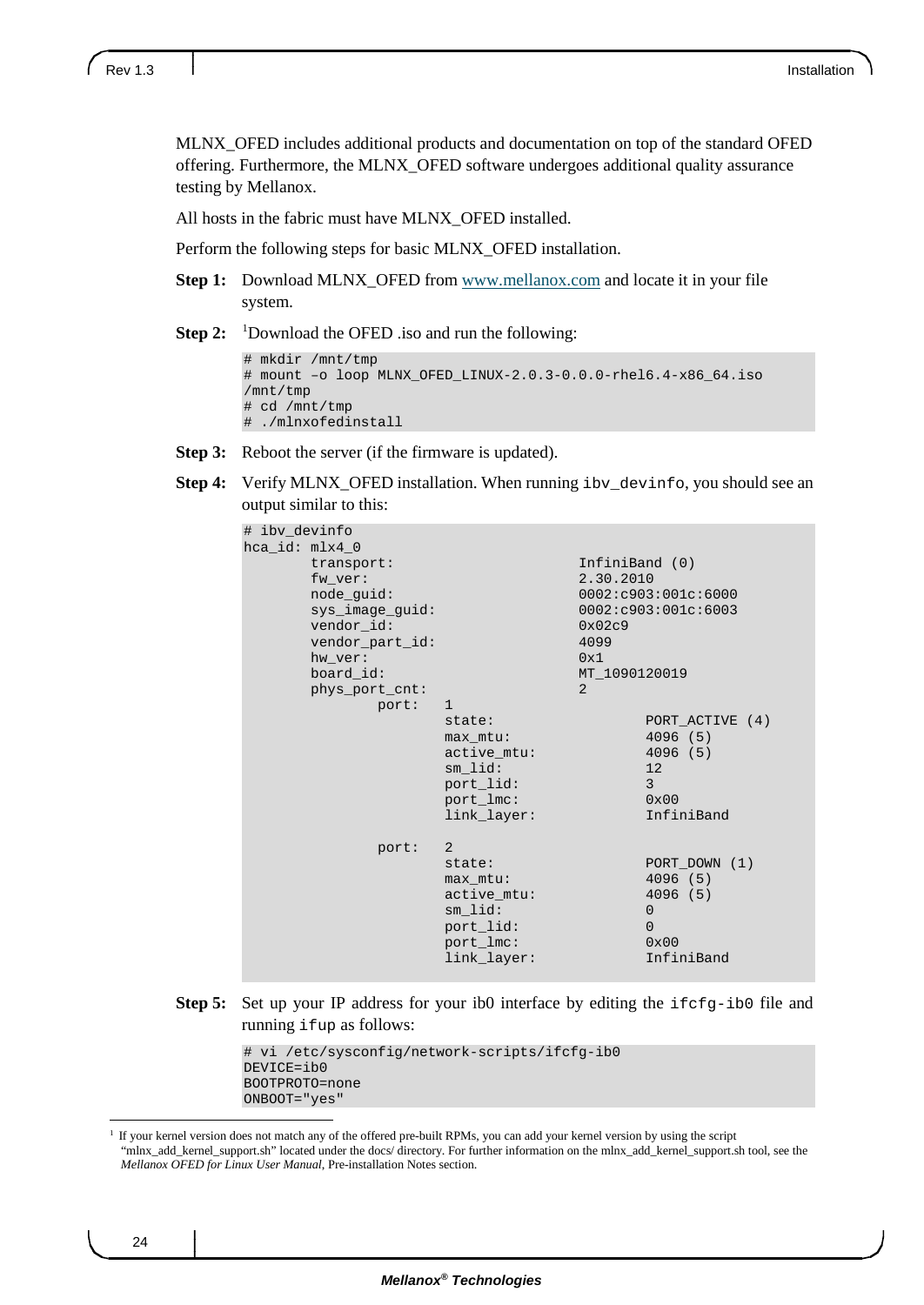```
IPADDR=192.168.20.103
NETMASK=255.255.255.0
NM_CONTROLLED=yes
TYPE=InfiniBand
```
# ifup ib0 firmware-version: 1

The machines should now be able to ping each other through this basic interface as soon as the subnet manager is up and running (See Section [4.1](#page-26-1) [Subnet Manager Configuration,](#page-26-1) on page [27\)](#page-26-1).



If Mellanox InfiniBand adapter is not properly installed. Verify that the system identifies the adapter by running the following command :  $lspci -v$  | grep Mellanox and look for the following line:

```
06:00.0 Network controller: Mellanox Technologies MT27500 
Family [ConnectX-3]
```
See the *Mellanox OFED for Linux User Manual* for advanced installation information.

The /etc/hosts file should include entries for both the eth0 and ib0 hostnames and addresses. Administrators can decide whether to use a central DNS scheme or to replicate the /etc/hosts file on all nodes.

# <span id="page-24-0"></span>**3.5 HPC-X Installation**

HPC-X includes OpenMPI, OpenSHMEM and OpenUPC optimized for use with the MXM and FCA libraries. HPC-X software undergoes additional quality assurance testing by Mellanox.

All hosts in the fabric must have HPC-X installed.

Perform the following steps for basic HPC-X installation.

- **Step 1:** Download HPC-X from [www.mellanox.com](http://www.mellanox.com/) and locate it in your file system.
- **Step 2:** Extract the tar archive to a working directory

\$ tar zxvf hpcx.tar

**Step 3:** Update shell variable of the location of hpc-x installation.

```
$ cd hpcx
```
\$ export HPCX\_HOME=\$PWD

# <span id="page-24-1"></span>3.6 **Loading the HPC-X Environment from bash**

HPC-X includes Open MPI v1.10. Each Open MPI version has its own module file which can be used to load desired version. The symbolic links hpcx-init.sh and modulefiles/hpcx point to the default version (Open MPI v1.10).

- \$ source \$HPCX\_HOME/hpcx-init.sh
- \$ hpcx\_load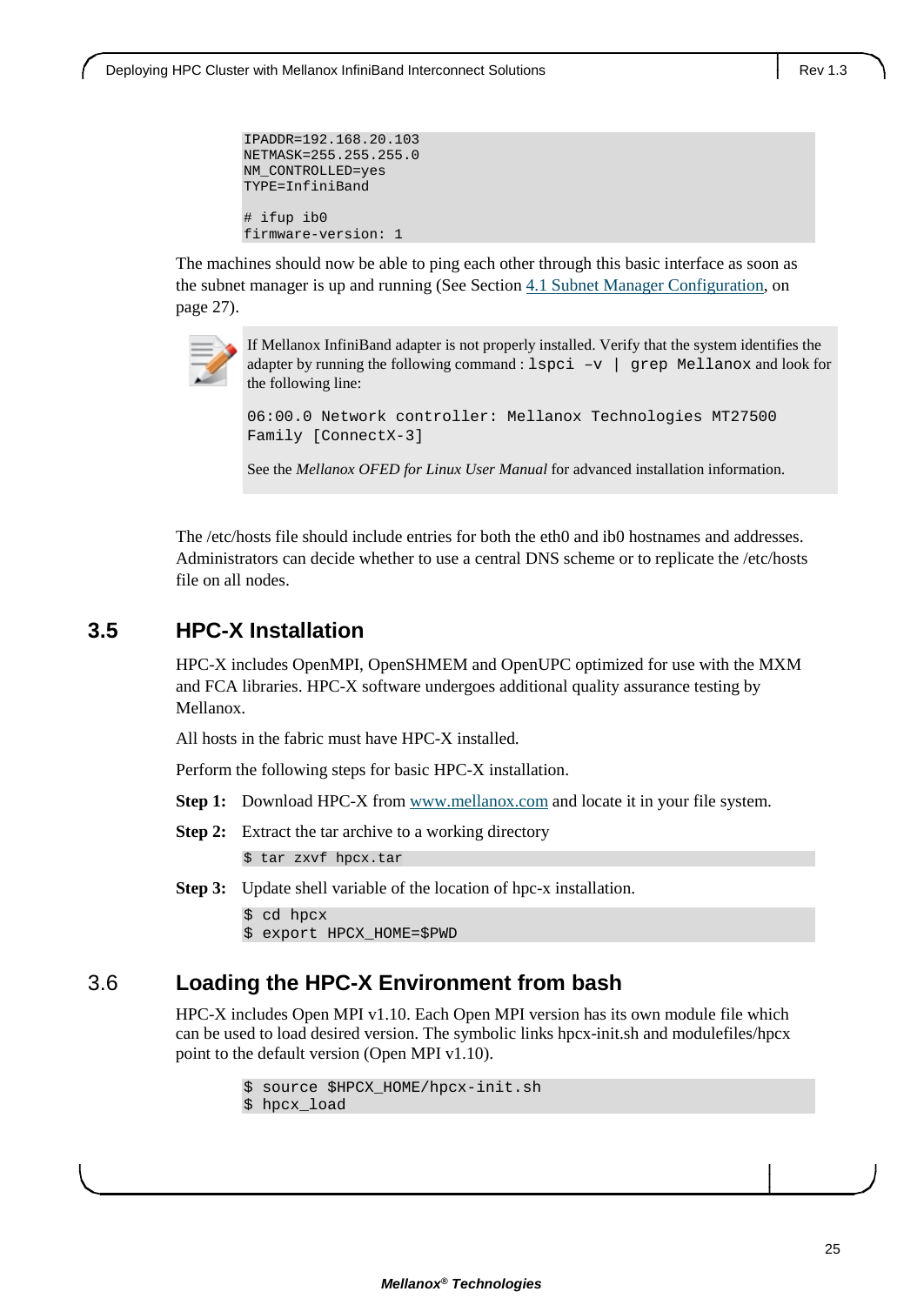```
$ env | grep HPCX
$ mpirun -np 2 $HPCX_MPI_TESTS_DIR/examples/hello_usempi
$ oshrun -np 2 $HPCX_MPI_TESTS_DIR/examples/hello_oshmem
$ hpcx_unload
```
### <span id="page-25-0"></span>**3.7 Loading the HPC-X Environment from Modules**

*To load Open MPI/OpenSHMEM v1.10 based package:*

```
$ module use $HPCX_HOME/modulefiles
$ module load hpcx
```
The instrumentation can be applied on a per-collective basis, and is controlled by the following environment variables:

```
$ export IPM ADD BARRIER TO REDUCE=1
$ export IPM ADD BARRIER TO ALLREDUCE=1
$ export IPM ADD BARRIER TO GATHER=1
$ export IPM ADD BARRIER TO ALL GATHER=1
$ export IPM_ADD_BARRIER_TO_ALLTOALL=1
$ export IPM_ADD_BARRIER_TO_ALLTOALLV=1
$ export IPM_ADD_BARRIER_TO_BROADCAST=1
$ export IPM_ADD_BARRIER_TO_SCATTER=1
$ export IPM_ADD_BARRIER_TO_SCATTERV=1
$ export IPM_ADD_BARRIER_TO_GATHERV=1
$ export IPM_ADD_BARRIER_TO_ALLGATHERV=1
$ exportIPM_ADD_BARRIER_TO_REDUCE_SCATTER=1
```
By default, all values are set to '0'.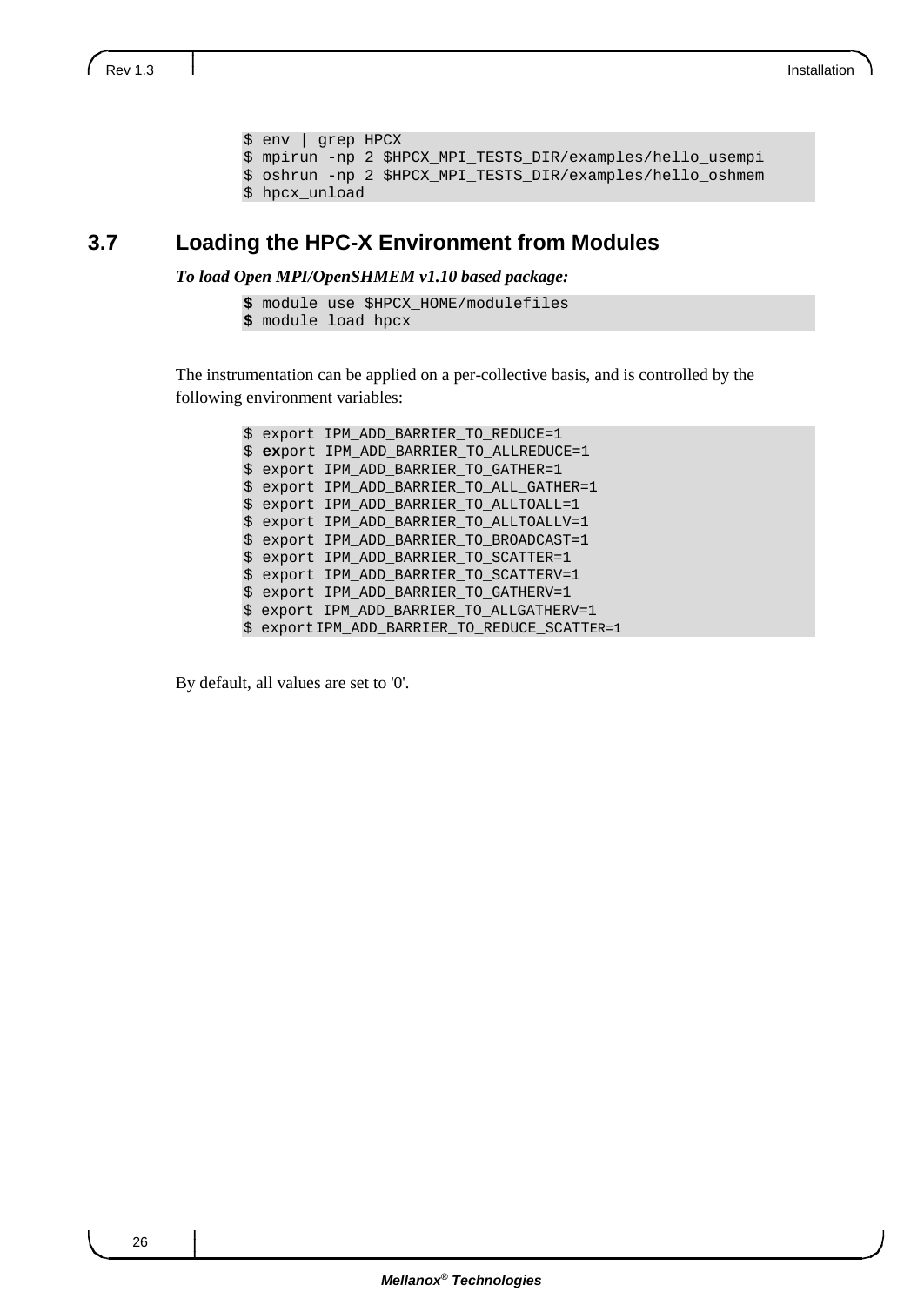# <span id="page-26-0"></span>**4 Configuration**

# <span id="page-26-1"></span>**4.1 Subnet Manager Configuration**

The MLNX\_OFED stack comes with a subnet manager called OpenSM. OpenSM must be run on at least one server or managed switch attached to the fabric to function. Note that there are other options in addition to OpenSM. One option is to use the Mellanox® high-end fabric management tool, UFM®, which also includes a "built-in" subnet manager.

OpenSM is installed by default once MLNX\_OFED is installed.

### <span id="page-26-2"></span>**4.1.1 Configuring the SM on a Server**

• To start up OpenSM on a server, simply run opensm from the command line on your management node by typing:

opensm

Or:

- Start OpenSM automatically on the head node by editing the /etc/opensm/opensm.conf file.
	- Create a configuration file by running opensm –config /etc/opensm/opensm.conf
	- Edit the file with the following line: onboot=yes

Upon initial installation, OpenSM is configured and running with a default routing algorithm. When running a multi-tier fat-tree cluster, it is recommended to change the following options to create the most efficient routing algorithm delivering the highest performance:

–routing\_engine=updn

For full details on other configurable attributes of OpenSM, see the "OpenSM – Subnet Manager" chapter of the *Mellanox OFED for Linux User Manual*.

### <span id="page-26-3"></span>**4.1.2 Configuring the SM on a Switch**

 $MLNX-OS^{\circledcirc}$  or FabricIT<sup>™</sup> software runs on all Mellanox switch systems.

To enable the SM on one of the managed switches follow the next steps

1. Login to the switch and enter to config mode:

switch (config)#

2. Run the command:

```
switch (config)#ib sm
switch (config)#
```
3. Check if the SM is running. Run:

switch (config)#show ib sm enable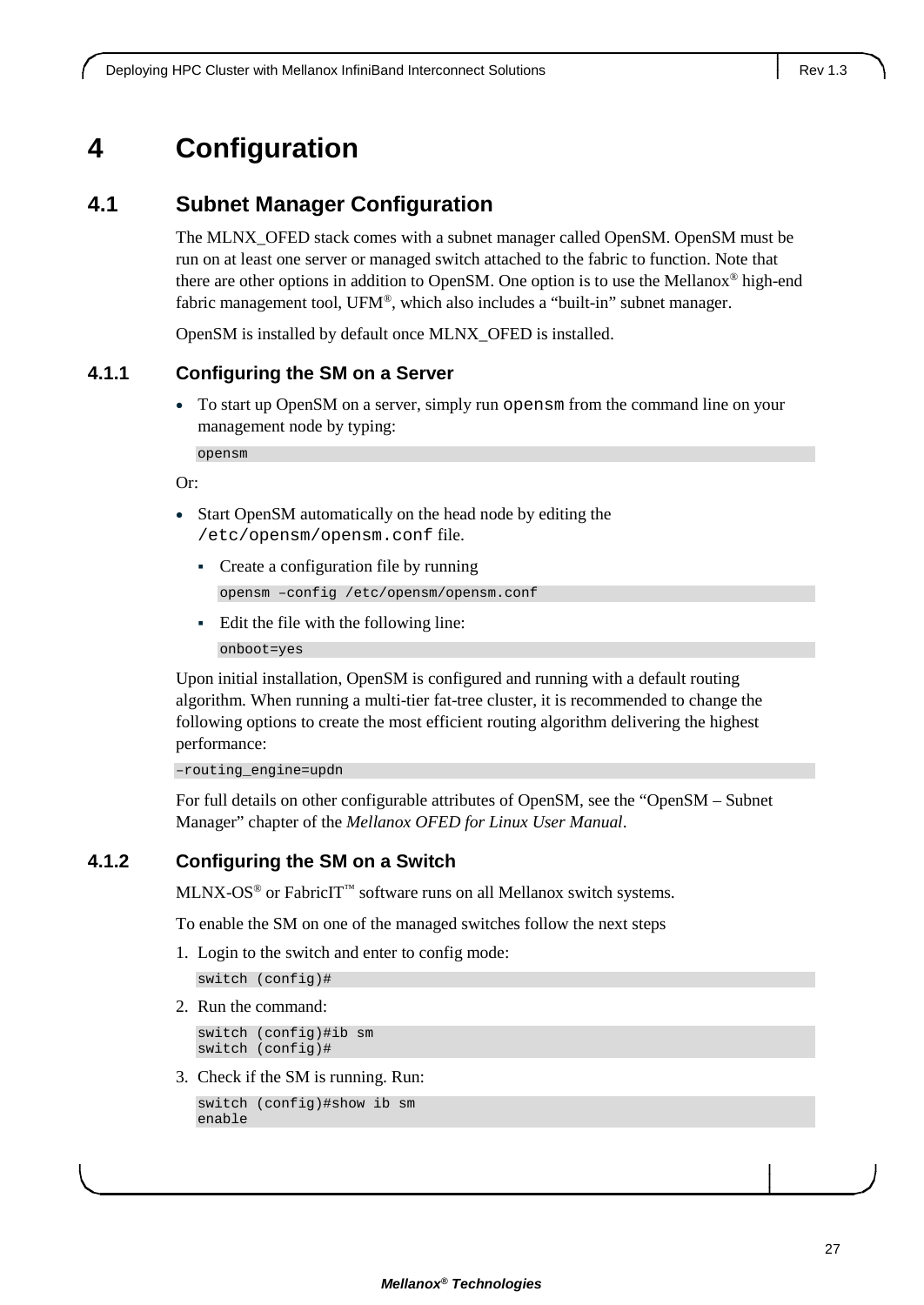J

switch (config)#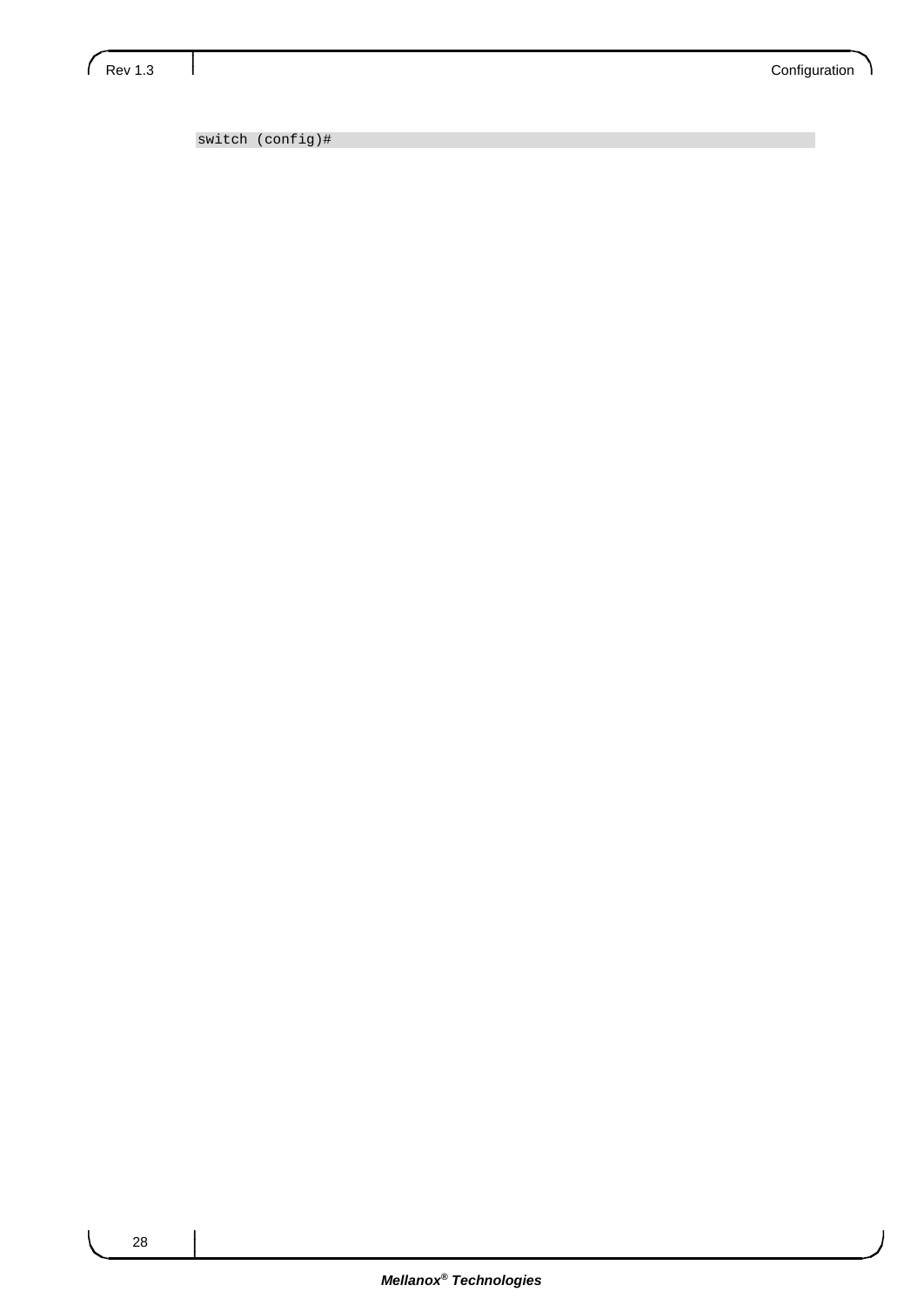# <span id="page-28-0"></span>**5 Verification & Testing**

Now that the driver is loaded properly, the network interfaces over InfiniBand (ib0, ib1) are created, and the Subnet Manager is running, it is time to test the cluster with some basic operations and data transfers.

# <span id="page-28-1"></span>**5.1 Verifying End-Node is Up and Running**

The first thing is to assure that the driver is running on all of the compute nodes and that the link is up on the InfiniBand port(s) of these nodes.

To do this, use the ibstat command by typing:

ibstat

You should see a similar output to the following:

```
CA 'mlx4_0'
        CA type: MT4099
        Number of ports: 2
        Firmware version: 2.30.2100
        Hardware version: 1
        Node GUID: 0x0002c90300eff4b0
        System image GUID: 0x0002c90300eff4b3
        Port 1:
                 State: Active
                 Physical state: LinkUp
                 Rate: 56
                 Base lid: 12
                 LMC: 0
                 SM lid: 12
                 Capability mask: 0x0251486a
                 Port GUID: 0x0002c90300eff4b1
                Link layer: InfiniBand
        Port 2:
                 State: Down
                 Physical state: Disabled
                 Rate: 10
                 Base lid: 0
                 LMC: 0
                 SM lid: 0
                 Capability mask: 0x02514868
                 Port GUID: 0x0002c90300eff4b2
                 Link layer: InfiniBand
```
### <span id="page-28-2"></span>**5.1.1 Debug Recommendation**

If there is no output displayed from the ibstat command, it most likely is an indication that the driver is not loaded. Check /var/log/messages for clues as to why the driver did not load properly.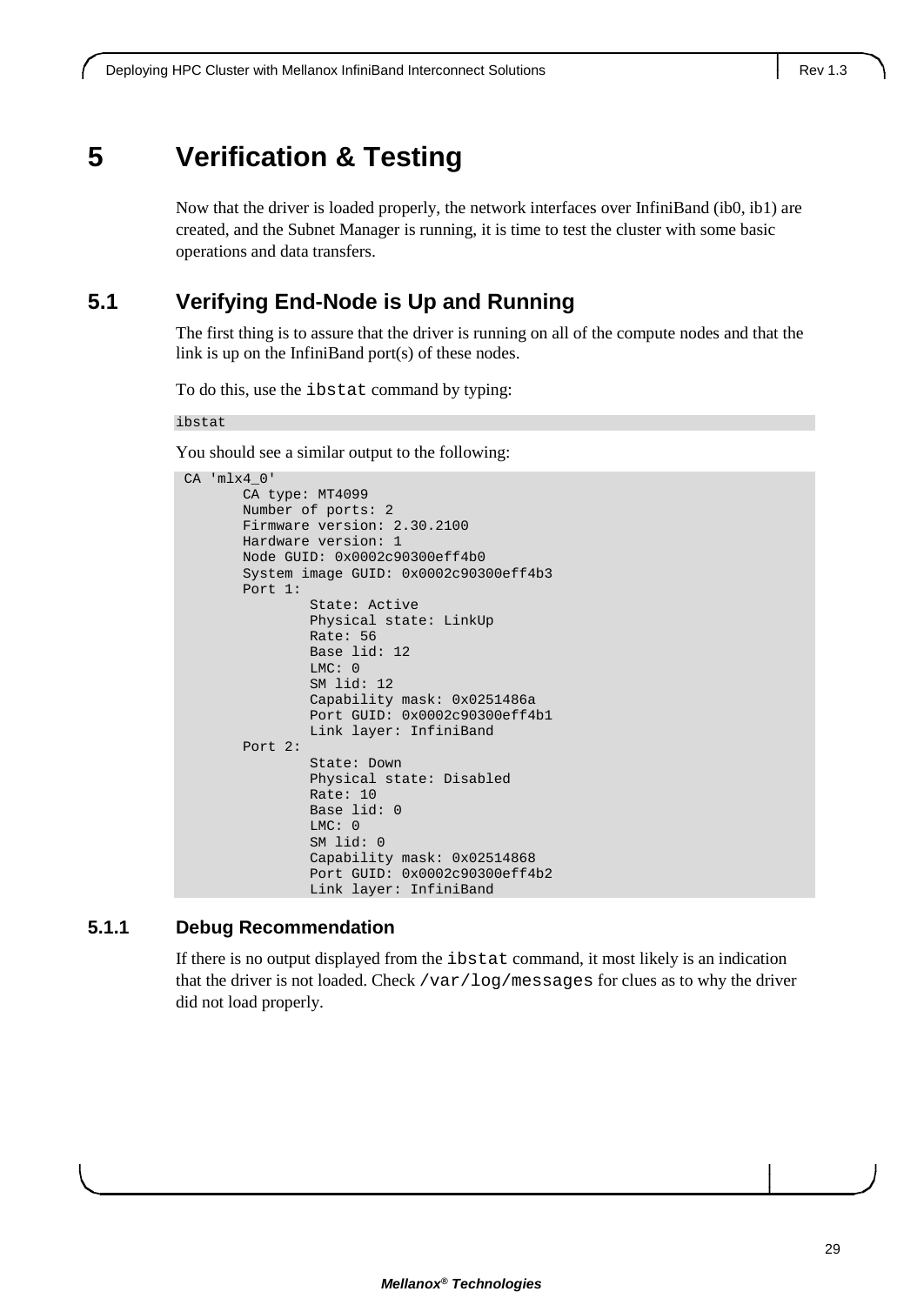### <span id="page-29-0"></span>**5.2 Verifying Cluster Connectivity**

The next step is verifying the connectivity of the cluster. Identify, troubleshoot, and address any bad connections. This is accomplished as follows:

- **Step 1:** Verify that the topology is properly wired. See Section [5.3](#page-29-1) Verifying Cluster [Topology](#page-29-1) on page [5.330.](#page-29-1)
- **Step 2:** Verify that the physical interconnect is running at an acceptable BER (bit error rate). See Section [5.4](#page-30-0) [Verifying Physical Interconnect is Running at Acceptable](#page-30-0)  [BER](#page-30-0) on page [5.4.](#page-30-0)
- **Step 3:** Stress the cluster. See Section [5.6](#page-33-0) [Stress Cluster](#page-33-0) on page [5.6.](#page-33-0)
- **Step 4:** Re-verify that the physical interconnect is error-free.
- **Step 5:** In many instances, Steps 3 and 4 above are an iterative process and should be performed multiple times until the cluster interconnect is completely validated.

### <span id="page-29-1"></span>**5.3 Verifying Cluster Topology**

Verifying that the cluster is wired according to the designed topology can actually be accomplished in a number of ways. One fairly straightforward methodology is to run and review the output of the ibnetdiscover tool.

This tool performs InfiniBand subnet discovery and outputs a topology file. GUIDs, node type, and port numbers are displayed, as well as port LIDs and node descriptions. All nodes and associated links are displayed. The topology file format shows the connectivity by displaying on the left the port number of the current node, and on the right the peer node (node at the other end of the link). The active link width and speed are then appended to the end of the line.

The following is an example output:

```
# Topology file: generated on Wed Mar 27 17:36:55 2013
#
# Initiated from node 0002c903001a4350 port 0002c903001a4350
vendid=0x2c9
devid=0xc738
sysimgguid=0x2c903008e4900
switchguid=0x2c903008e4900(2c903008e4900)<br>Switch 36 "S-0002c903008e4900" # "MF0;switch-b7a300:SX60XX/U1"
Switch 36 "S-0002c903008e4900"
enhanced port 0 lid 3 lmc 0
        [1] "H-0002c903001a42a0"[1](2c903001a42a0) # "jupiter002 HCA-1" 
lid 17 4xFDR<br>[2] "H-0
        [2] "H-0002c903001a4320"[1](2c903001a4320) # "jupiter005 HCA-1" 
lid 5 4xFDR<br>[3] "H-
        [3] "H-0002c903001a42d0"[1](2c903001a42d0) # "jupiter003 HCA-1" 
lid 24 4xFDR
[4] "H-0002c903001a43a0"[1](2c903001a43a0) # "jupiter008 HCA-1" 
lid 18 4xFDR
[5] "H-0002c903001a4280"[1](2c903001a4280) # "jupiter007 HCA-1" 
lid 13 4xFDR<br>[6] "H-0
        [6] "H-0002c903001a4350"[1](2c903001a4350) # "jupiter001 HCA-1" 
lid 1 4xFDR<br>[7] "H-
        [7] "H-0002c903001a4300"[1](2c903001a4300) # "jupiter004 HCA-1" 
lid 2 4xFDR<br>[8] "H-
        [8] "H-0002c903001a4330"[1](2c903001a4330) # "jupiter006 HCA-1" 
lid 6 4xFDR
```
30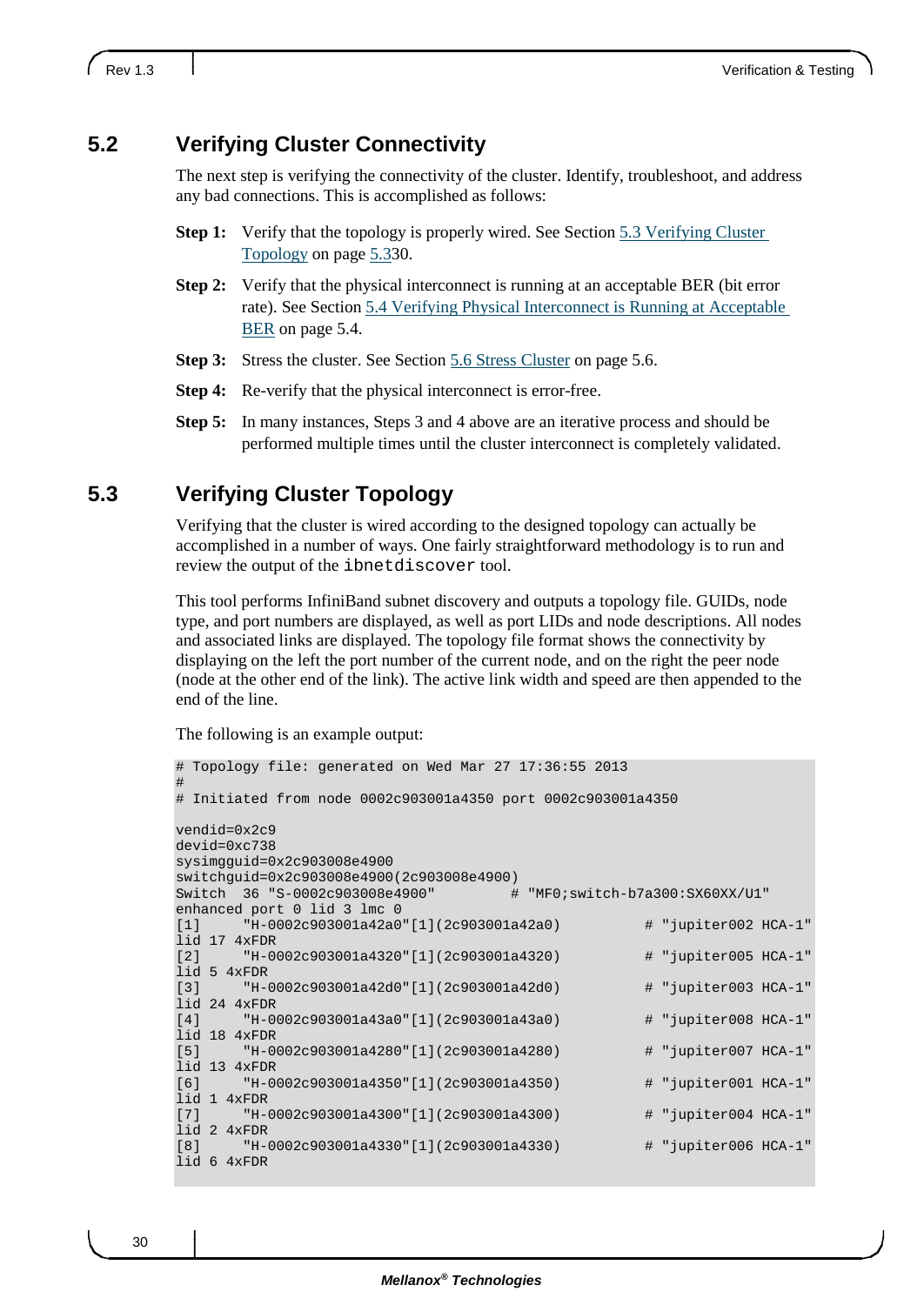```
Ca 2 "H-0002c90300e69b30" # "jupiter020 HCA-1"
[1](2c90300e69b30) "S-0002c903008e4900"[32] # lid 8 lmc 
0 "MF0;switch-b7a300:SX60XX/U1" lid 3 4xFDR
vendid=0x2c9
devid=0x1011
sysimgguid=0x2c90300e75290
caguid=0x2c90300e75290<br>Ca 2 "H-0002c9030
Ca 2 "H-0002c90300e75290" # "jupiter017 HCA-1"<br>[1](2c90300e75290) "S-0002c903008e4900"[31]
                         [1](2c90300e75290) "S-0002c903008e4900"[31] # lid 16 lmc 
0 "MF0;switch-b7a300:SX60XX/U1" lid 3 4xFDR
vendid=0x2c9
devid=0x1011
sysimgguid=0x2c90300e752c0
caguid=0x2c90300e752c0<br>Ca 2 "H-0002c9030
Ca 2 "H-0002c90300e752c0" # "jupiter024 HCA-1"<br>[1](2c90300e752c0) "S-0002c903008e4900"[30]
                         [1](2c90300e752c0) "S-0002c903008e4900"[30] # lid 23 lmc 
0 "MF0;switch-b7a300:SX60XX/U1" lid 3 4xFDR
```


**NOTE:** The following additional information is also output from the command. The output example has been truncated for the illustrative purposes of this document.

### <span id="page-30-0"></span>**5.4 Verifying Physical Interconnect is Running at Acceptable BER**

The next step is to check the health of the fabric, including any bad cable connections, bad cables, and so on. For further details on ibdiagnet, see *Mellanox® OFED for Linux User Manual*.

The command ibdiagnet  $-1s$  14  $-1w$  4x  $-r$  checks the fabric connectivity to ensure that all links are running at FDR rates (14Gb/s per lane), all ports are 4x port width, and runs a detailed report on the health of the cluster, including excessive port error counters beyond the defined threshold.

For help with the ibdiagnet command parameters, type: ibdiagnet –help

If any ports have excessive port errors, the cable connections, or the cables themselves should be carefully examined for any issues.

```
Load Plugins from:
/usr/share/ibdiagnet2.1.1/plugins/
(You can specify more paths to be looked in with "IBDIAGNET_PLUGINS_PATH" 
env variable)
Plugin Name Result Comment
libibdiagnet_cable_diag_plugin Succeeded Plugin loaded
libibdiagnet_cable_diag_plugin-2.1.1
issue - Option "get_cable_info" from requester "Cable Diagnostic (Plugin)" 
already exists in requester "Cable Diagnostic (Plugin)"
---------------------------------------------
Discovery
-I- Discovering ... 29 nodes (1 Switches & 28 CA-s) discovered.
```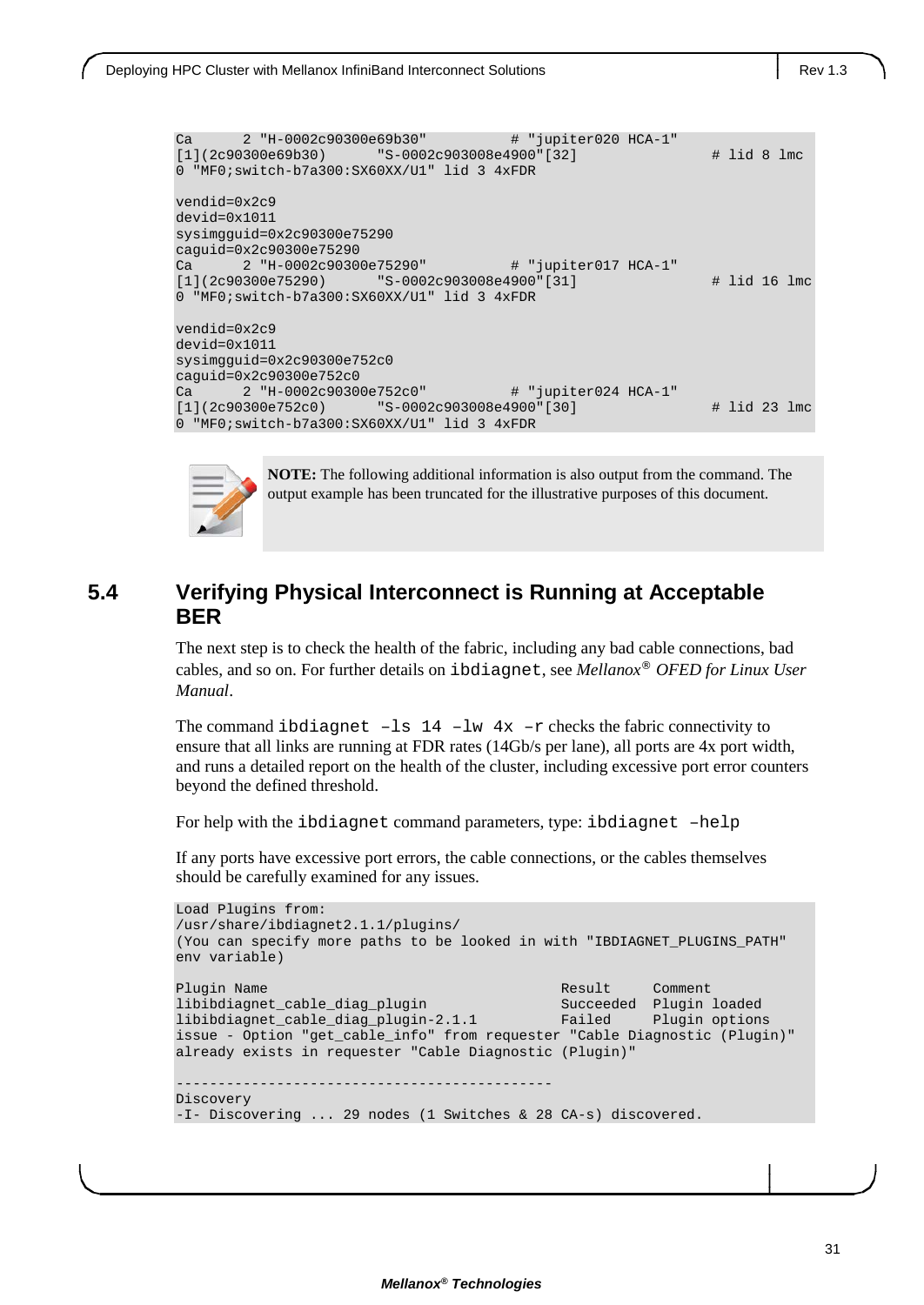-I- Fabric Discover finished successfully -I- Discovering ... 29 nodes (1 Switches & 28 CA-s) discovered. -I- Discovery finished successfully -I- Duplicated GUIDs detection finished successfully -I- Duplicated Node Description detection finished successfully -I- Retrieving ... 29/29 nodes (1/1 Switches & 28/28 CA-s) retrieved. -I- Switch Info retrieving finished successfully --------------------------------------------- Lids Check -I- Lids Check finished successfully --------------------------------------------- Links Check -I- Links Check finished successfully --------------------------------------------- Subnet Manager -I- SM Info retrieving finished successfully -I- Subnet Manager Check finished successfully --------------------------------------------- Port Counters -I- Retrieving ... 29/29 nodes (1/1 Switches & 28/28 CA-s) retrieved. -I- Ports counters retrieving finished successfully -I- Going to sleep for 1 seconds until next counters sample -I- Time left to sleep ... 1 seconds. -I- Retrieving ... 29/29 nodes (1/1 Switches & 28/28 CA-s) retrieved. -I- Ports counters retrieving (second time) finished successfully -I- Ports counters value Check finished successfully -I- Ports counters Difference Check (during run) finished successfully --------------------------------------------- Routing -I- Retrieving ... 29/29 nodes (1/1 Switches & 28/28 CA-s) retrieved. -I- Unicast FDBS Info retrieving finished successfully -I- Retrieving ... 29/29 nodes (1/1 Switches & 28/28 CA-s) retrieved. -I- Multicast FDBS Info retrieving finished successfully --------------------------------------------- Nodes Information -I- Retrieving ... 29/29 nodes (1/1 Switches & 28/28 CA-s) retrieved. -I- Nodes Info retrieving finished successfully -I- FW Check finished successfully --------------------------------------------- Speed / Width checks -I- Link Speed Check (Expected value given = 14) -I- Links Speed Check finished successfully -I- Link Width Check (Expected value given = 4x) -I- Links Width Check finished successfully --------------------------------------------- Partition Keys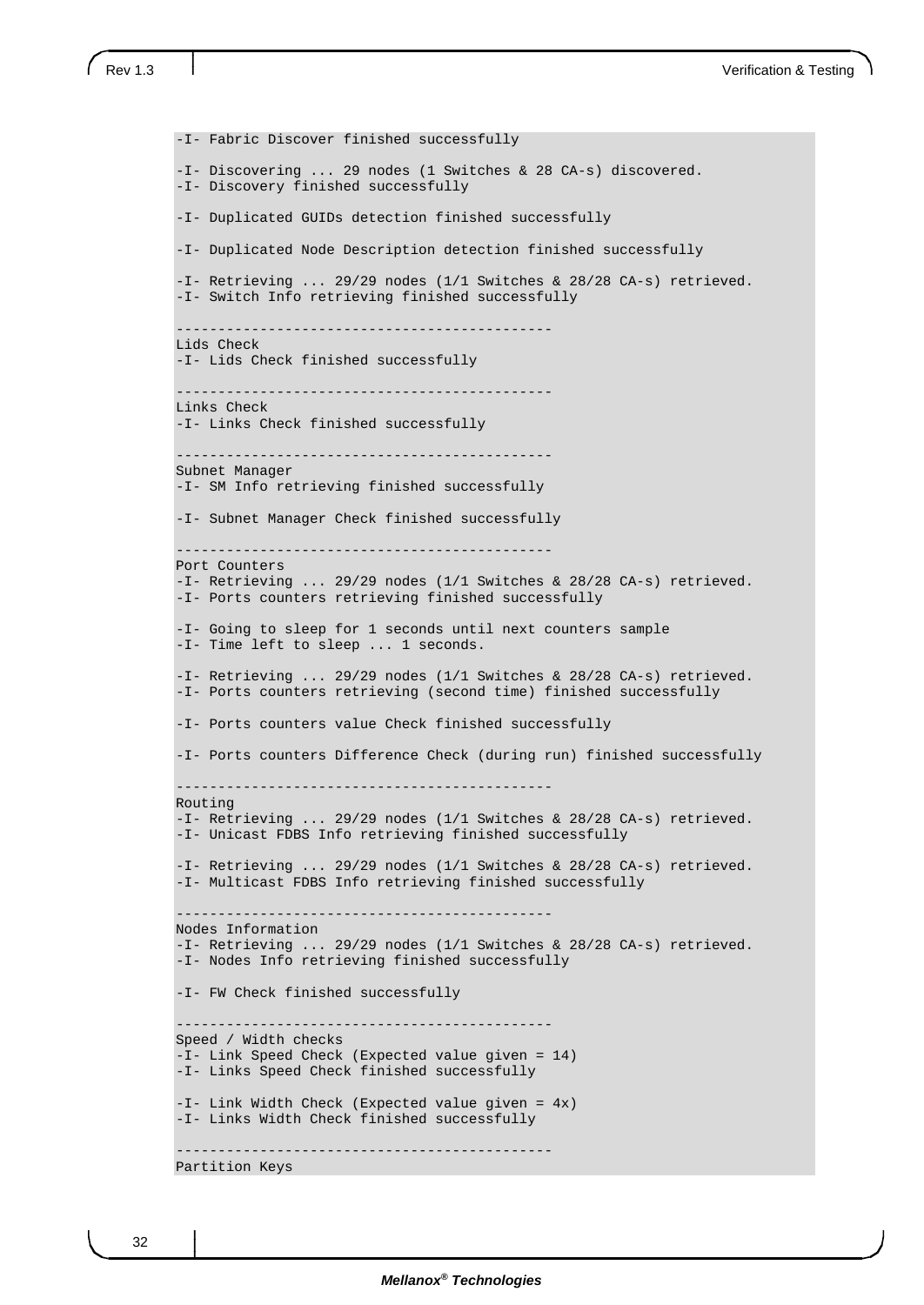-I- Retrieving ... 29/29 nodes (1/1 Switches & 28/28 CA-s) retrieved. -I- Partition Keys retrieving finished successfully -I- Partition Keys finished successfully --------------------------------------------- Alias GUIDs -I- Retrieving ... 29/29 nodes (1/1 Switches & 28/28 CA-s) retrieved. -I- Alias GUIDs retrieving finished successfully -I- Alias GUIDs finished successfully --------------------------------------------- Summary<br>-I- Stage -I- Stage Warnings Errors Comment -I- Discovery 0 0 -I- Lids Check 0 0 -I- Links Check 0 0 -I- Subnet Manager 0 0 0 0<br>-I- Port Counters 0 0 0 0 -I- Port Counters 0 0 0 0<br>-I- Routing 0 0 0 -I- Routing  $0$  0 0<br>-I- Nodes Information 0 0 0 -I- Nodes Information 0 0 0 0<br>-I- Speed / Width checks 0 0 0 0 -I- Speed / Width checks 0 0 0 0<br>-I- Partition Keys 0 0 0 0 -I- Partition Keys 0 0  $-I-$  Alias GUIDs -I- You can find detailed errors/warnings in: /var/tmp/ibdiagnet2/ibdiagnet2.log -I- ibdiagnet database file : /var/tmp/ibdiagnet2/ibdiagnet2.db\_csv<br>-I- LST file : /var/tmp/ibdiagnet2/ibdiagnet2.lst : /var/tmp/ibdiagnet2/ibdiagnet2.lst -I- Subnet Manager file : /var/tmp/ibdiagnet2/ibdiagnet2.sm -I- Ports Counters file : /var/tmp/ibdiagnet2/ibdiagnet2.pm -I- Unicast FDBS file : /var/tmp/ibdiagnet2/ibdiagnet2.fdbs<br>-I- Multicast FDBS file : /var/tmp/ibdiagnet2/ibdiagnet2.mcfd : /var/tmp/ibdiagnet2/ibdiagnet2.mcfdbs -I- Nodes Information file : /var/tmp/ibdiagnet2/ibdiagnet2.nodes\_info -I- Partition keys file : /var/tmp/ibdiagnet2/ibdiagnet2.pkey<br>-I- Alias quids file : /var/tmp/ibdiagnet2/ibdiagnet2.aqui : /var/tmp/ibdiagnet2/ibdiagnet2.aguid

#### <span id="page-32-0"></span>**5.4.1 Debug Recommendation**

Running 'ibdiagnet –pc clears all port counters.

Running ibdiagnet  $-P$  all=1 reports any error counts greater than 0 that occurred since the last port reset.

For an HCA with dual ports, by default, ibdiagnet scans only the primary port connections.

Symbol Rate Error Criteria: It is acceptable for any link to have less than 10 symbol errors per hour.

### <span id="page-32-1"></span>**5.5 Running Basic Performance Tests**

The MLNX\_OFED stack has a number of low level performance benchmarks built in. See the "Performance" chapter in *Mellanox OFED for Linux User Manual* for additional information.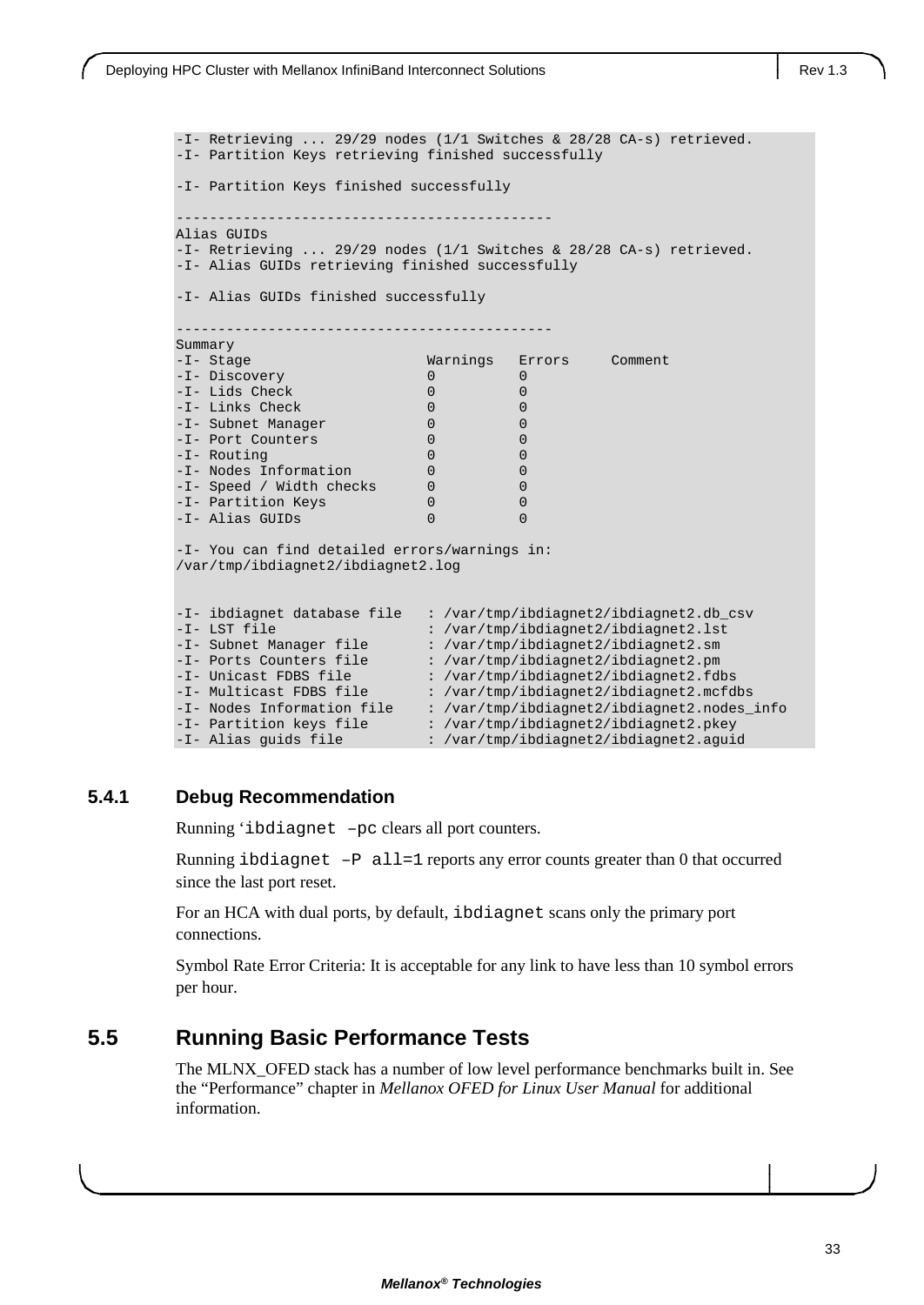### <span id="page-33-0"></span>**5.6 Stress Cluster**

Once the fabric has been cleaned, it should be stressed with data on the links. Rescan the fabric for any link errors. The best way to do this is to run MPI between all of the nodes using a network-based benchmark that uses all-all collectives, such as Intel IMB Benchmark. It is recommended to run this for an hour to properly stress the cluster.

**Step 1:** Reset all the port counters in the fabric. Run:

# ibdiagnet –pc

**Step 2:** Run the benchmark using:

```
# /usr/mpi/gcc/mvapich-<mvapich-ver>/bin/mpirun_rsh –np <cluster 
node count> \ -hostfile /home/<username>/cluster \
/usr/mpi/gcc/mvapich-<mvapich-ver>/tests/IMB-<IMB-ver>/IMB-MPI1
```

```
#---------------------------------------------------
# Intel (R) MPI Benchmark Suite V3.0, MPI-1 part
#---------------------------------------------------
# Date : Sun Mar 2 19:56:42 2008
# Machine : x86_64
# System : Linux
# Release : 2.6.16.21-0.8-smp
# Version : #1 SMP Mon Jul 3 18:25:39 UTC 2006
# MPI Version : 1.2
# MPI Thread Environment: MPI_THREAD_FUNNELED 
#
# Minimum message length in bytes: 0
# Maximum message length in bytes: 4194304
 # MPI_Datatype for reductions : MPI_FLOAT
# MPI_Op : MPI_SUM
#
# 
# List of Benchmarks to run: 
# PingPong
# PingPing
# Sendrecv
# Exchange
# Allreduce
# Reduce
# Reduce_scatter
# Allgather
# Allgatherv
# Alltoall
# Alltoallv
# Bcast
# Barrier 
#---------------------------------------------------
# Benchmarking PingPong
# #processes = 2
#---------------------------------------------------
#bytes #repetitions t[usec] Mbytes/sec 
0 1000 1.25 0.00 
1 1000 1.24 0.77 
2 1000 1.25 1.52 
4 1000 1.23 3.09 
8 1000 1.26 6.07 
16 1000 1.29 11.83 
32 1000 1.36 22.51 
64 1000 1.52 40.25 
128 1000 2.67 45.74 
256 1000 3.03 80.48 
512 1000 3.64 134.22
```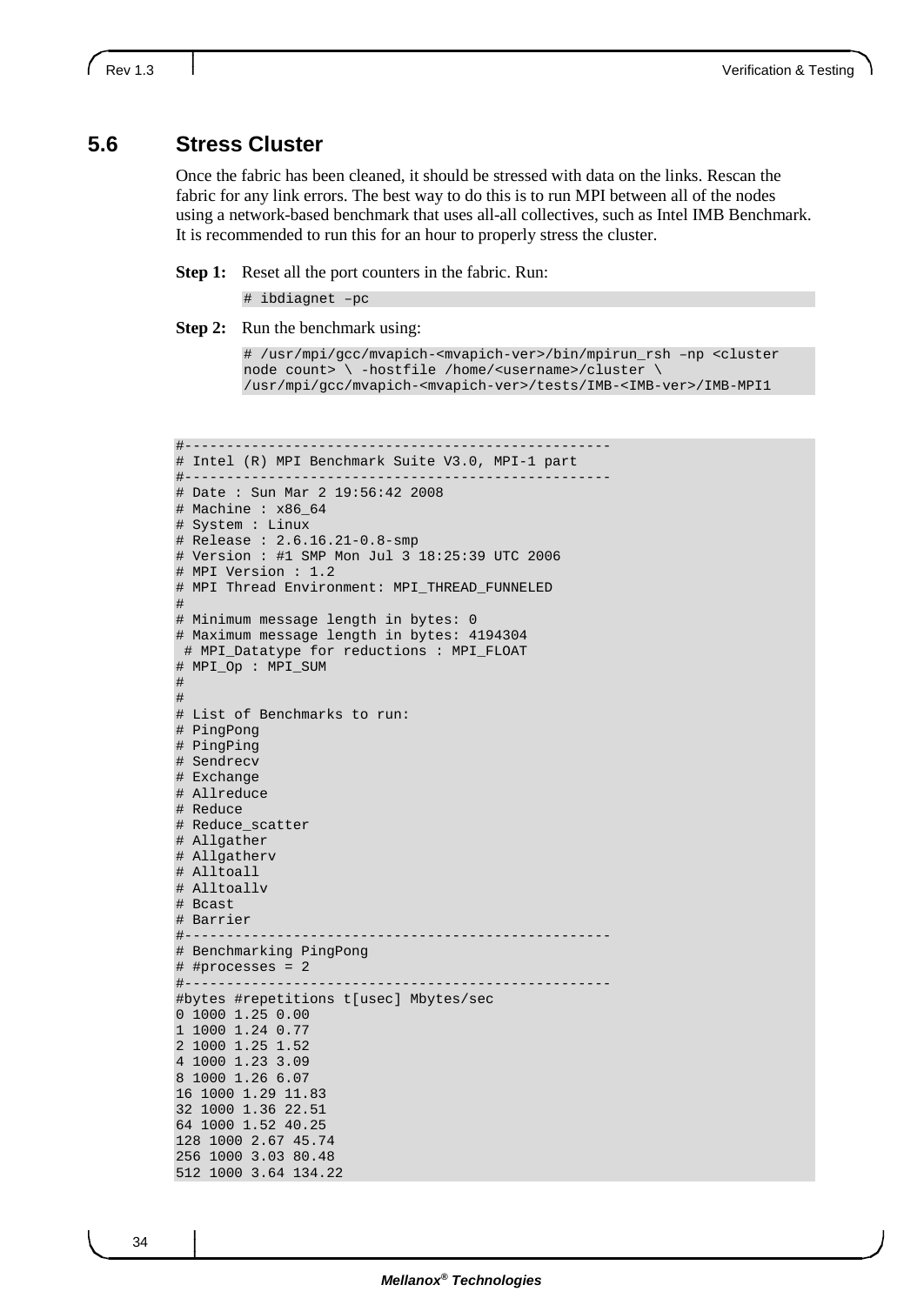1024 1000 4.89 199.69 2048 1000 6.30 309.85 4096 1000 8.91 438.24 8192 1000 14.07 555.20 16384 1000 18.85 828.93 32768 1000 30.47 1025.75 65536 640 53.67 1164.57 131072 320 99.78 1252.80 262144 160 191.80 1303.44 524288 80 373.92 1337.19 1048576 40 742.31 1347.14 2097152 20 1475.20 1355.75 4194304 10 2956.95 1352.75 #-- OUTPUT TRUNCATED

This test should be run across all nodes in the cluster, with a single entry for each node in the host file.

After the MPI test runs successfully, rescan the fabric using ibdiagnet -P all=1, which will check for any port error counts that occurred during the test.

This process should be repeated enough to ensure completely error-free results from the port error scans.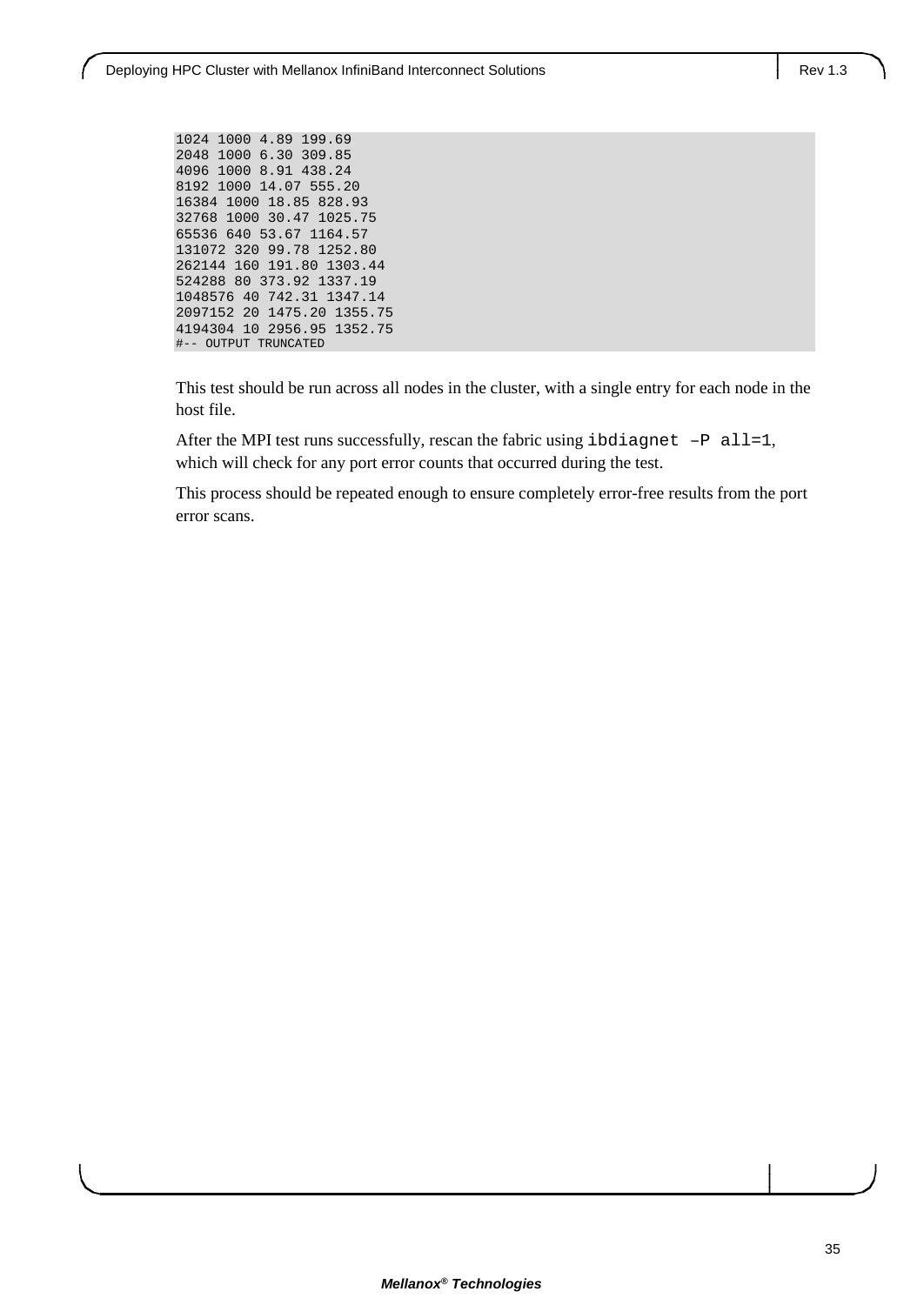# <span id="page-35-1"></span><span id="page-35-0"></span>**A.1 Cabling**

Cables should be treated with caution. Please follow the guidelines listed in the following subsections.

### <span id="page-35-2"></span>**A.1.1 General Rules**

- Do not kink cables
- Do not bend cables beyond the recommended minimum radius
- Do not twist cables
- Do not stand on or roll equipment over the cables
- Do not step or stand over the cables
- Do not lay cables on the floor
- Make sure that you are easily able to replace any leaf in the switch if need be
- Do not uncoil the cable, as a kink might occur. Hold the coil closed as you unroll the cable, pausing to allow the cable to relax as it is unrolled.
- Do not step on the cable or connectors
- Plan cable paths away from foot
- Do not pull the cable out of the shipping box, through any opening, or around any corners. Unroll the cable as you lay it down and move it through turns.
- Do not twist the cable to open a kink. If it is not severe, open the kink by unlooping the cable.
- Do not pack the cable to fit a tight space. Use an alternative cable route.
- Do not hang the cable for a length of more than 2 meters (7 feet). Minimize the hanging weight with intermediate retention points.
- Lay cables in trays as much as possible
- Do not drop the cable or connectors from any height. Gently set the cable down, resting the cable connectors on a stable surface.
- Do not cinch the cable with hard fasteners or cable ties. Use soft hook-and-loop fasteners or Velcro ties for bundling and securing cables.
- Do not drag the cable or its connectors over any surface. Carry the entire cable to and from the points of connection.
- Do not force the cable connector into the receptacle by pushing on the cable. Apply connection or disconnection forces at the connector only.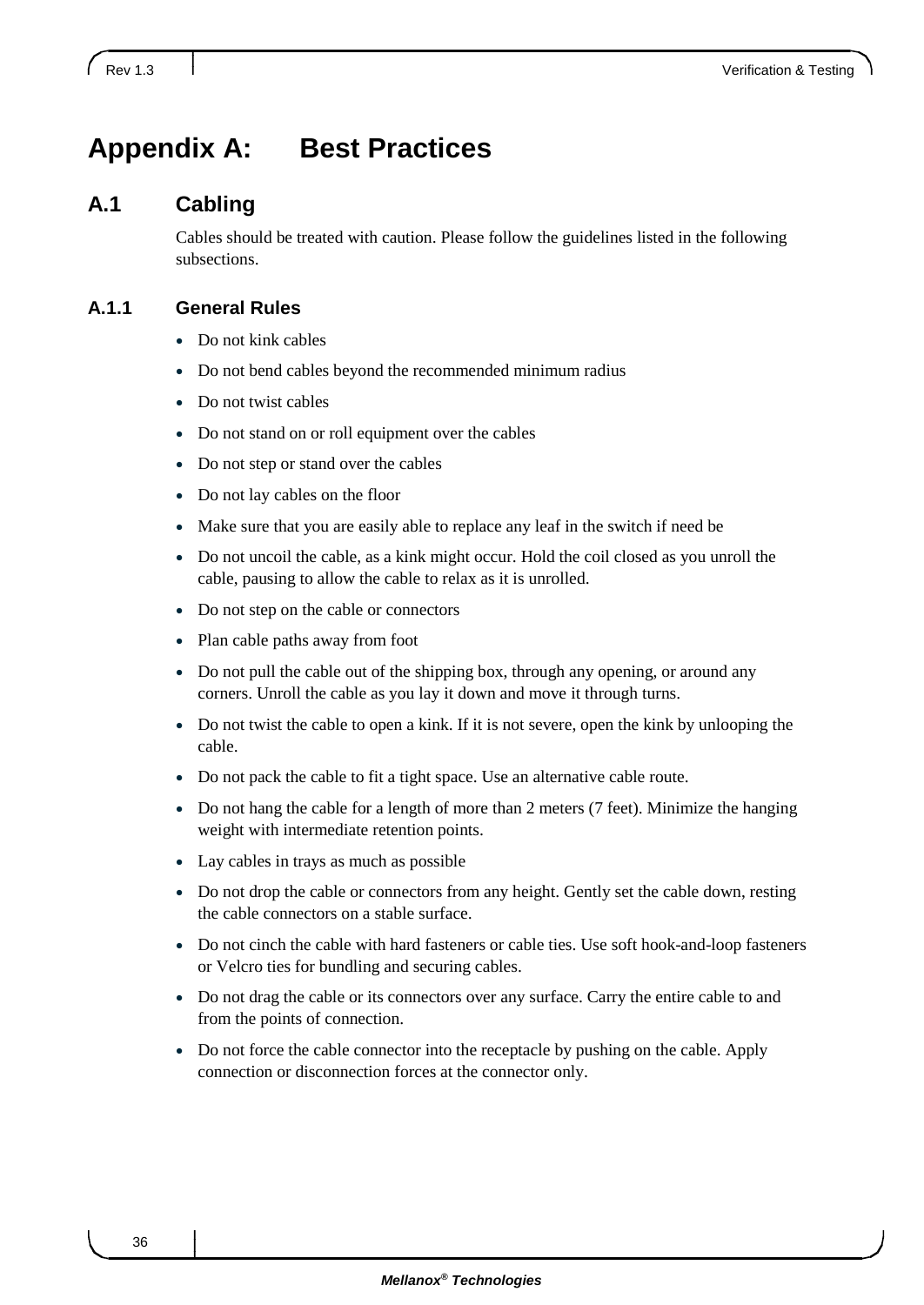### <span id="page-36-0"></span>**A.1.2 Zero Tolerance for Dirt**

- With fiber optics, the tolerance of dirt is near zero. Airborne particles are about the size of the core of Single Mode fiber; they absorb a lot of light and may scratch connectors if not removed.
- Try to work in a clean area. Avoid working around heating outlets, as they blow a significant amount of dust.
- Dirt on connectors is the biggest cause of scratches on polished connectors and high loss measurements
- Always keep dust caps on connectors, bulkhead splices, patch panels or anything else that is going to have a connection made with it

### <span id="page-36-1"></span>**A.1.3 Installation Precautions**

- Avoid over-bundling the cables or placing multiple bundles on top of each other. This can degrade performance of the cables underneath.
- Keep copper and fiber runs separated
- Do not place cables and bundles where they may block other equipment
- Install spare cables for future replacement of bad cables 2 per 100 cables
- Do not bend the cable beyond its recommended radius. Ensure that cable turns are as wide as possible.
- Do not staple the cables
- Color code the cable ties, colors should indicate the endpoints. Place labels at both ends, as well as along the run.
- Test every cable as it is installed. Connect both ends and make sure that it has a physical and logical link before connecting the next one.
- Locate the main cabling distribution area in the middle of the data center
- Avoid placing copper cables near equipment that may generate high levels of electromagnetic interference
- Avoid runs near power cords, fluorescent lights, building electrical cables, and fire prevention components
- Avoid routing cables through pipes and holes since this may limit additional future cable runs

### <span id="page-36-2"></span>**A.1.4 Daily Practices**

- Avoid exposing cables to direct sunlight and areas of condensation
- Do not mix 50 micron core diameter cables with 62.5 micron core diameter cables on a link
- When possible, remove abandoned cables that can restrict air flow causing overheating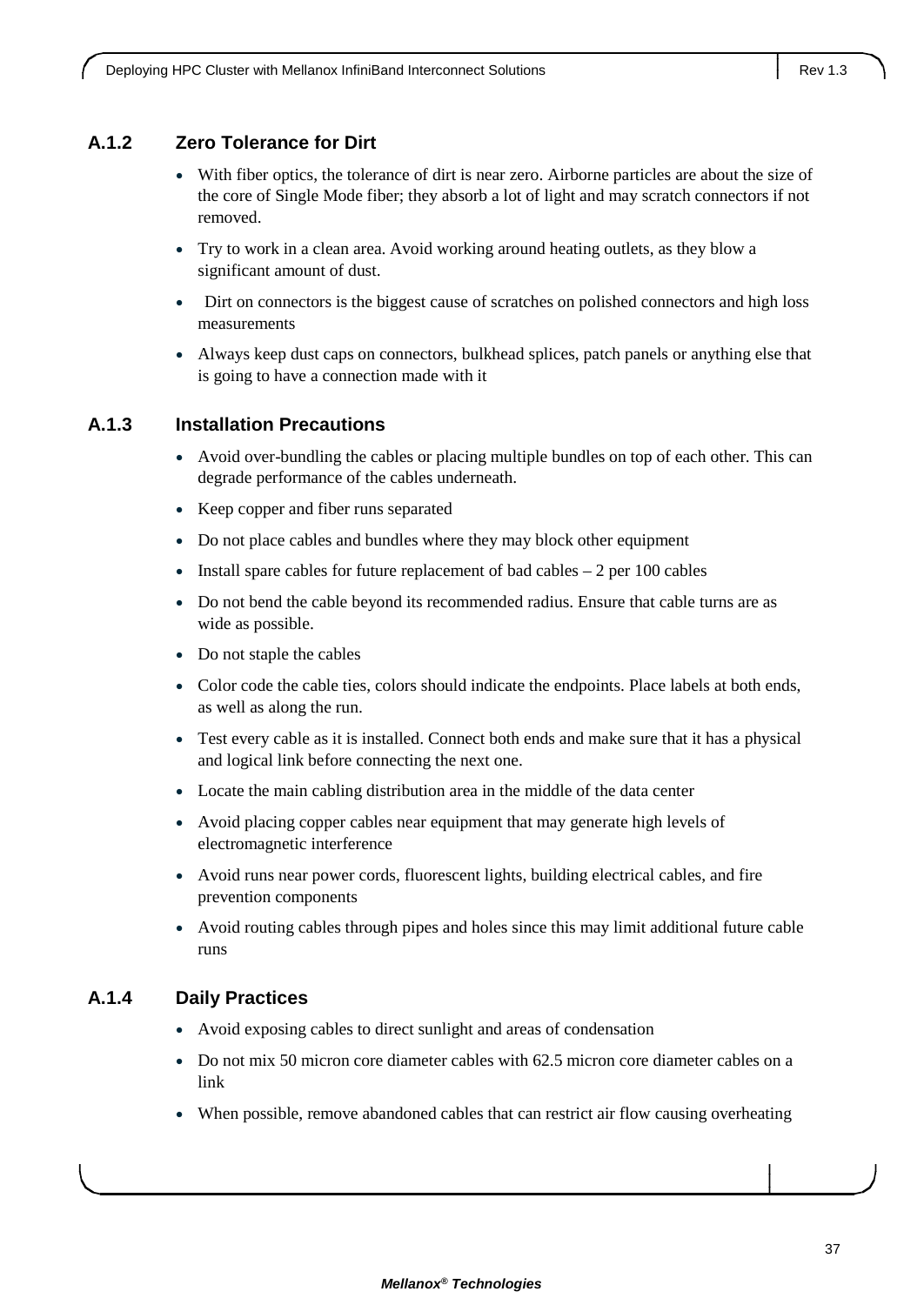- Bundle cables together in groups of relevance (for example ISL cables and uplinks to core devices). This aids in management and troubleshooting.
- Use cables of the correct length. Leave only a little slack at each end. Keep cable runs under 90% of the max distance supported for each media type as specified in the relevant standard.
- <span id="page-37-2"></span>• Use Velcro based ties every 12" (30cm) to 24" (60cm)



### *Figure 14: Cabling*

# <span id="page-37-0"></span>**A.2 Labeling**

### <span id="page-37-1"></span>**A.2.1 Cable Labeling**

Labeling all cables between the leaf and the core switches is highly recommended. Failure to label the leaf-core cables hampers efforts to isolate, identify, and troubleshoot any potentially faulty cables when the cluster is deployed.

It is recommended that server nodes to leaf switch ports are labeled as detailed in [Table 5.](#page-38-1)

38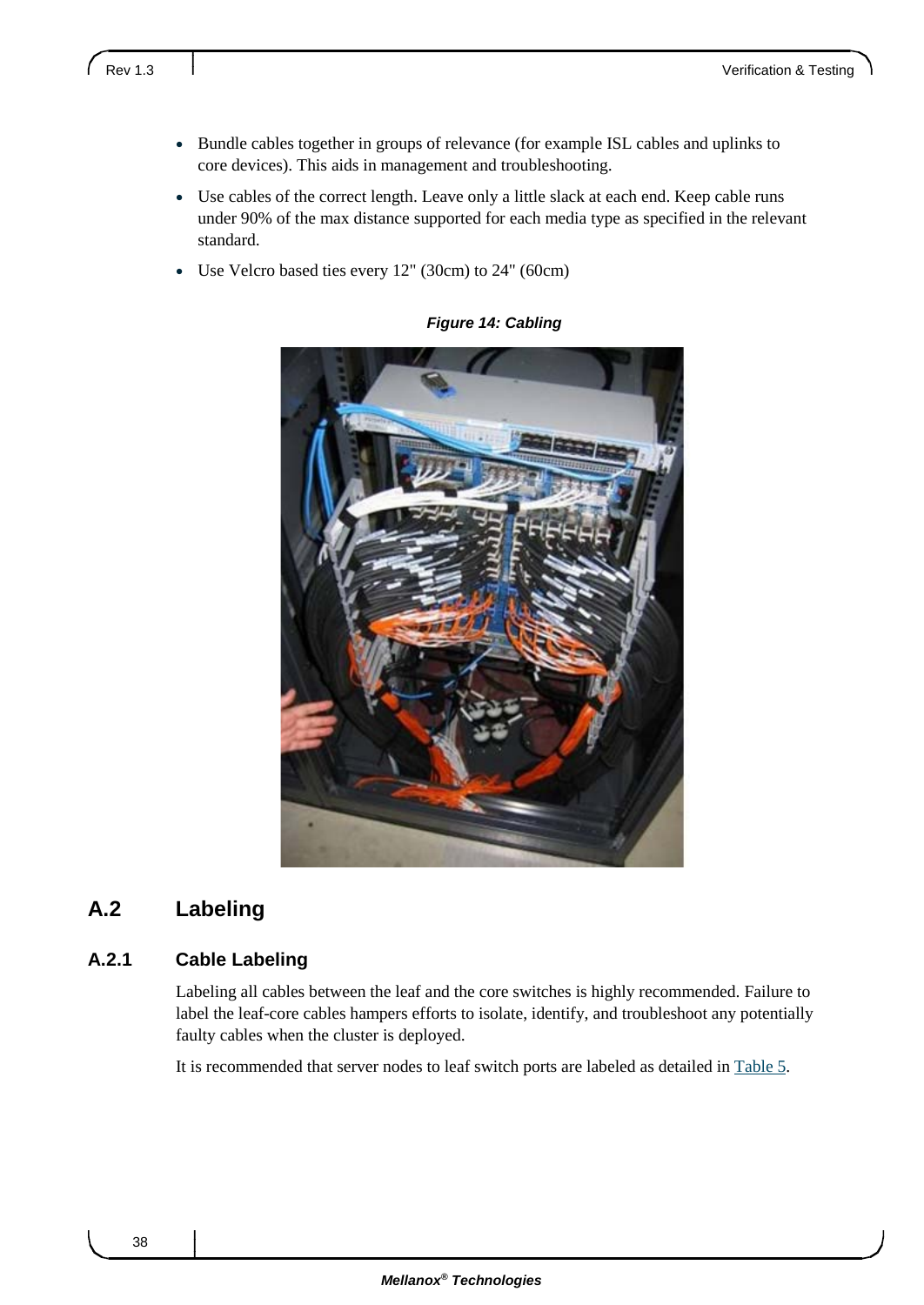| <b>Cable Location</b> | <b>Labeling on the First End</b> | Labeling on the Other End    |
|-----------------------|----------------------------------|------------------------------|
| $Node - Leaf$         | 1. Node Name                     | 1. Leaf# / $Slot#$ / $Port#$ |
|                       | 2. Leaf# / $Slot#$ / $Port#$     | 2. Node Name                 |
| $Leaf - Spine$        | 1. Leaf# / $Slot#$ / $Port#$     | 1. Spine# / Slot# / Port#    |
|                       | 2. Spine# / Slot# / Port#        | 2. Leaf# / $Slot#$ / $Port#$ |

<span id="page-38-1"></span>*Table 5: Recommended Cable Labeling*

### <span id="page-38-0"></span>**A.2.2 Node Labeling**

It is important that all nodes in the cluster are individually named and labeled in a way that uniquely identifies them. There are several options for node naming; numerically, based on the size of the cluster (for example, node1023); physically, based on rack number (for example, nodeR10S5, for Rack10, Slot5); or topologically, based on location (for example, nodeL7P10, for leaf switch 7 port 10). There are advantages and disadvantages to each option.

One major reason to suggest numerical naming is that it allows for parallel commands to be run across the cluster. For instance, the [PDSH utility](http://sourceforge.net/projects/pdsh/) allows for the execution of a command on multiple remote hosts in parallel.

It is recommended to name the servers with consecutive names relative to the servers' location. Name all servers on the same switch with running consecutive names and continue with the next group on the following switch. This ensures that the MPI job schedule uses the servers in this order and utilizes the cluster better.